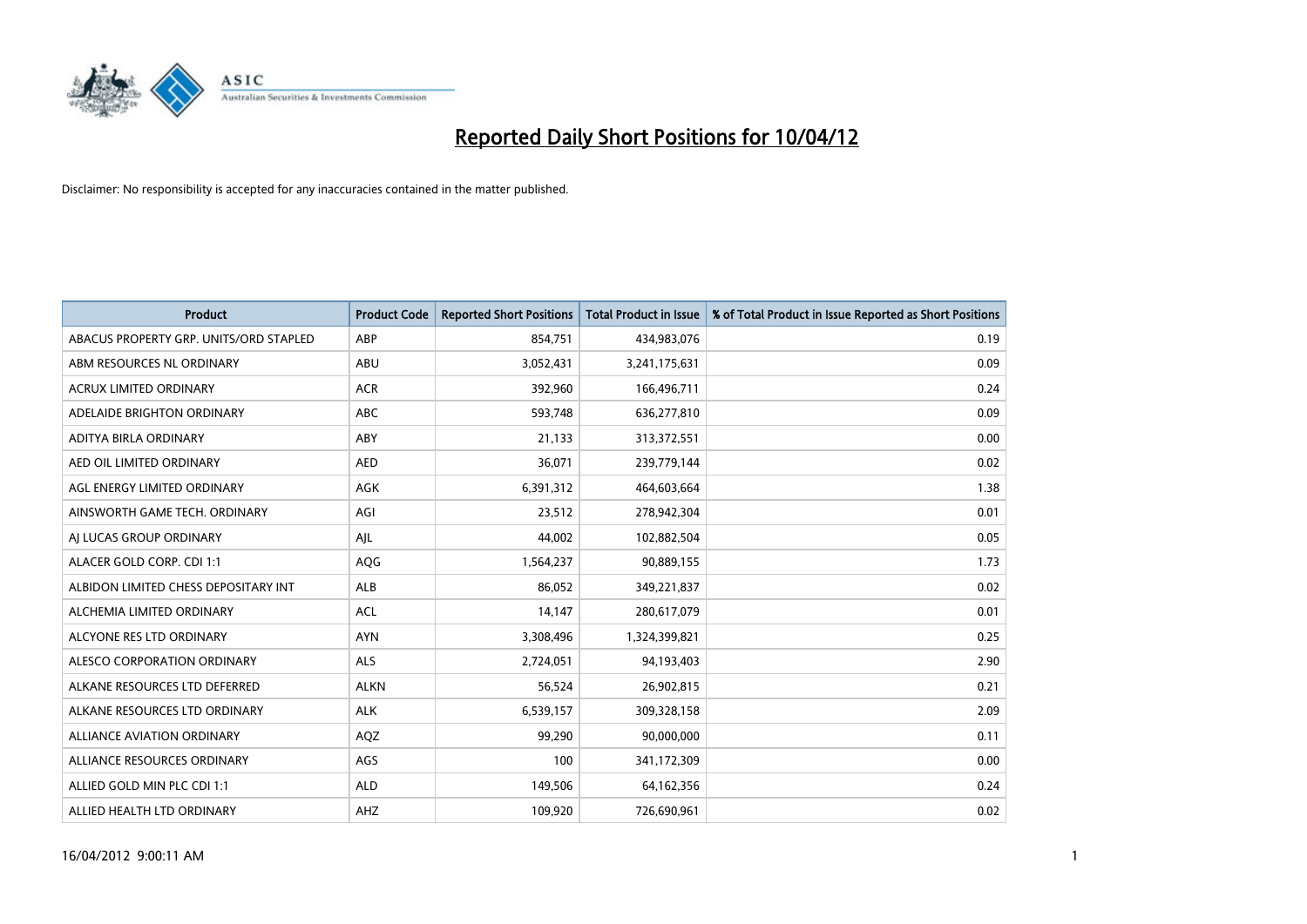

| <b>Product</b>                          | <b>Product Code</b> | <b>Reported Short Positions</b> | <b>Total Product in Issue</b> | % of Total Product in Issue Reported as Short Positions |
|-----------------------------------------|---------------------|---------------------------------|-------------------------------|---------------------------------------------------------|
| ALTONA MINING LTD ORDINARY              | <b>AOH</b>          | 258,101                         | 522,091,038                   | 0.05                                                    |
| ALUMINA LIMITED ORDINARY                | AWC                 | 87,039,110                      | 2,440,196,187                 | 3.53                                                    |
| AMALGAMATED HOLDINGS ORDINARY           | AHD                 | 3,717                           | 157,596,140                   | 0.00                                                    |
| AMCOM TELECOMM. ORDINARY                | AMM                 | 105,000                         | 241,491,904                   | 0.04                                                    |
| AMCOR LIMITED ORDINARY                  | AMC                 | 9,102,721                       | 1,206,684,923                 | 0.74                                                    |
| AMP LIMITED ORDINARY                    | AMP                 | 5,453,988                       | 2,854,672,784                 | 0.18                                                    |
| AMPELLA MINING ORDINARY                 | AMX                 | 2,382,644                       | 236,754,340                   | 1.00                                                    |
| ANSELL LIMITED ORDINARY                 | <b>ANN</b>          | 3,026,469                       | 130,656,668                   | 2.34                                                    |
| ANTARES ENERGY LTD ORDINARY             | <b>AZZ</b>          | 185,184                         | 260,000,000                   | 0.07                                                    |
| ANZ BANKING GRP LTD ORDINARY            | ANZ                 | 15,256,312                      | 2,679,513,264                 | 0.52                                                    |
| APA GROUP STAPLED SECURITIES            | APA                 | 20,124,869                      | 644,485,583                   | 3.14                                                    |
| APN NEWS & MEDIA ORDINARY               | <b>APN</b>          | 27,675,696                      | 649,010,756                   | 4.27                                                    |
| AQUARIUS PLATINUM. ORDINARY             | <b>AOP</b>          | 11,644,270                      | 470,312,578                   | 2.46                                                    |
| AQUILA RESOURCES ORDINARY               | <b>AQA</b>          | 5,209,454                       | 411,804,442                   | 1.24                                                    |
| ARAFURA RESOURCE LTD ORDINARY           | <b>ARU</b>          | 9,978,971                       | 396,004,144                   | 2.51                                                    |
| ARB CORPORATION ORDINARY                | ARP                 | 65,751                          | 72,481,302                    | 0.09                                                    |
| ARDENT LEISURE GROUP STAPLED SECURITIES | AAD                 | 171,054                         | 334,209,401                   | 0.06                                                    |
| ARGO INVESTMENTS ORDINARY               | ARG                 | 1,038                           | 625,946,521                   | 0.00                                                    |
| ARISTOCRAT LEISURE ORDINARY             | ALL                 | 14,731,120                      | 550,502,889                   | 2.68                                                    |
| ASCIANO LIMITED ORDINARY                | <b>AIO</b>          | 1,891,021                       | 975,385,664                   | 0.18                                                    |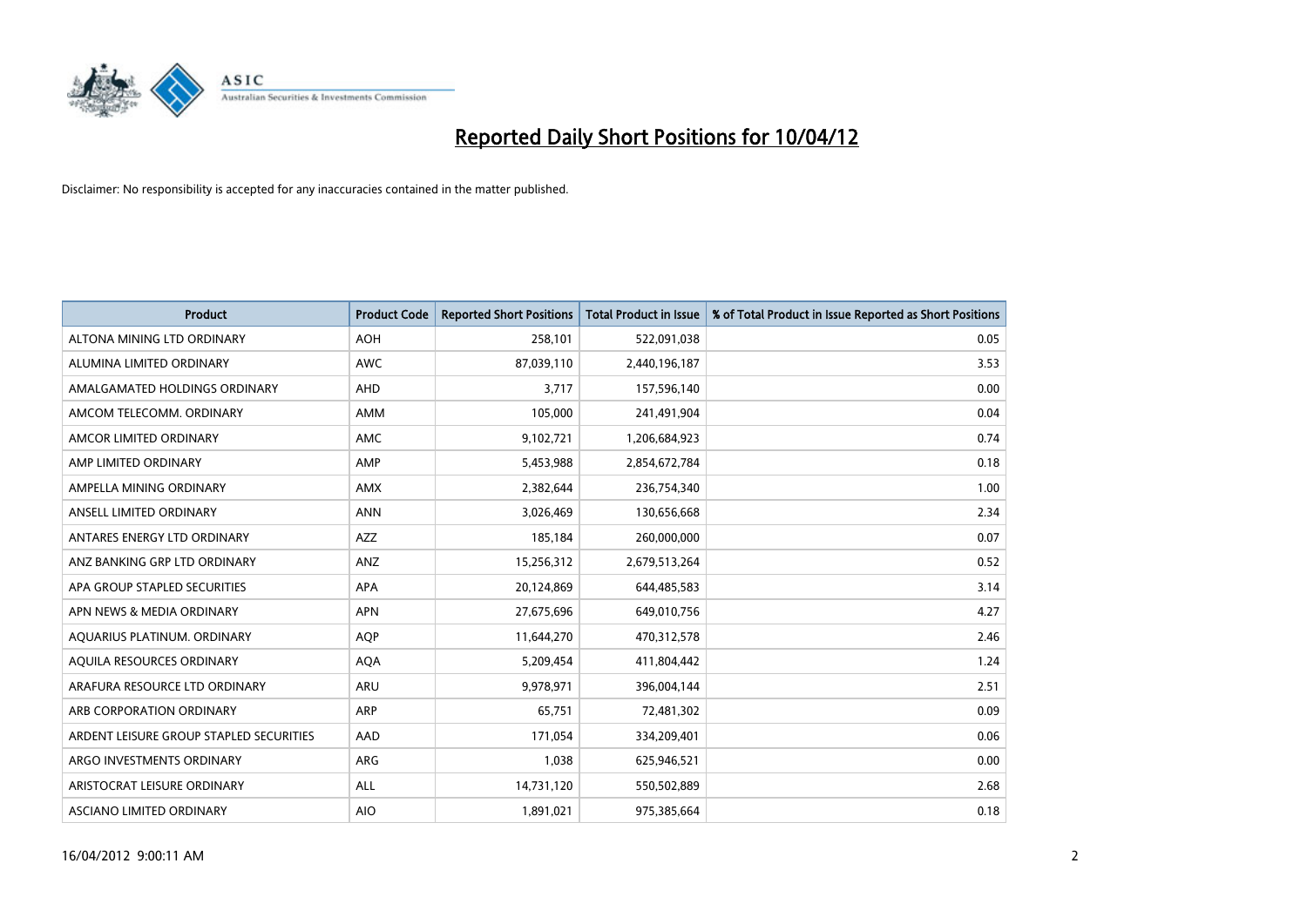

| <b>Product</b>                          | <b>Product Code</b> | <b>Reported Short Positions</b> | <b>Total Product in Issue</b> | % of Total Product in Issue Reported as Short Positions |
|-----------------------------------------|---------------------|---------------------------------|-------------------------------|---------------------------------------------------------|
| ASG GROUP LIMITED ORDINARY              | ASZ                 | 89,990                          | 171,456,889                   | 0.05                                                    |
| ASPEN GROUP ORD/UNITS STAPLED           | <b>APZ</b>          | 526,608                         | 596,206,393                   | 0.08                                                    |
| ASPIRE MINING LTD ORDINARY              | AKM                 | 532,156                         | 620,594,556                   | 0.09                                                    |
| ASTON RES LTD ORDINARY                  | <b>AZT</b>          | 1,347,149                       | 204,747,813                   | 0.66                                                    |
| ASTRO JAP PROP GROUP STAPLED SECURITIES | AJA                 | 14,335                          | 58,445,002                    | 0.02                                                    |
| ASX LIMITED ORDINARY                    | ASX                 | 3,615,040                       | 175,136,729                   | 2.06                                                    |
| ATLAS IRON LIMITED ORDINARY             | <b>AGO</b>          | 14,428,703                      | 895,174,560                   | 1.58                                                    |
| AUCKLAND INTERNATION ORDINARY           | AIA                 | 355,972                         | 1,327,230,189                 | 0.03                                                    |
| AUGUR RESOURCES LTD ORDINARY            | <b>AUK</b>          | 963,443                         | 177,188,048                   | 0.54                                                    |
| <b>AURORA OIL &amp; GAS ORDINARY</b>    | <b>AUT</b>          | 5,440,526                       | 411,655,343                   | 1.31                                                    |
| AUSDRILL LIMITED ORDINARY               | ASL                 | 1,246,411                       | 303,654,821                   | 0.41                                                    |
| AUSENCO LIMITED ORDINARY                | AAX                 | 794,870                         | 123,258,843                   | 0.64                                                    |
| AUSGOLD LIMITED ORDINARY                | <b>AUC</b>          | 27,600                          | 122,223,571                   | 0.02                                                    |
| <b>AUSTAL LIMITED ORDINARY</b>          | ASB                 | 187,994                         | 188,069,638                   | 0.09                                                    |
| <b>AUSTAR UNITED ORDINARY</b>           | <b>AUN</b>          | 3,900,526                       | 1,271,505,737                 | 0.30                                                    |
| AUSTIN ENGINEERING ORDINARY             | ANG                 | 5,943                           | 72,314,403                    | 0.00                                                    |
| AUSTRALAND PROPERTY STAPLED SECURITY    | <b>ALZ</b>          | 709,798                         | 576,846,597                   | 0.11                                                    |
| AUSTRALIAN AGRICULT. ORDINARY           | AAC                 | 626,348                         | 312,861,135                   | 0.19                                                    |
| AUSTRALIAN INFRASTR, UNITS/ORDINARY     | <b>AIX</b>          | 11,679,988                      | 620,733,944                   | 1.89                                                    |
| AUSTRALIAN PHARM. ORDINARY              | API                 | 236,820                         | 488,115,883                   | 0.05                                                    |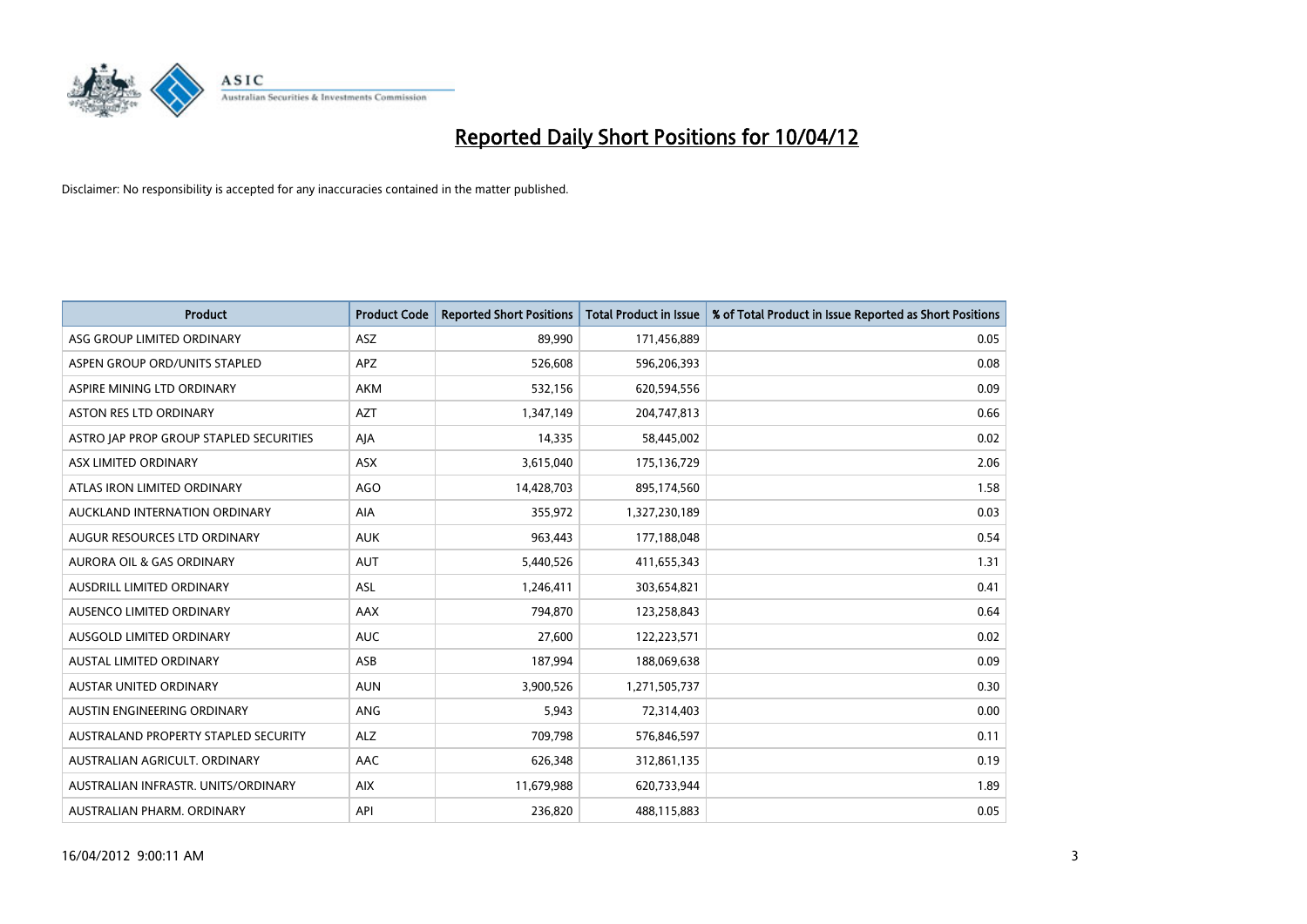

| <b>Product</b>                       | <b>Product Code</b> | <b>Reported Short Positions</b> | <b>Total Product in Issue</b> | % of Total Product in Issue Reported as Short Positions |
|--------------------------------------|---------------------|---------------------------------|-------------------------------|---------------------------------------------------------|
| AUTOMOTIVE HOLDINGS ORDINARY         | AHE                 | 4.404                           | 260,579,682                   | 0.00                                                    |
| AVIENNINGS LIMITED ORDINARY          | <b>AVI</b>          | 225,001                         | 274,588,694                   | 0.08                                                    |
| AWE LIMITED ORDINARY                 | AWE                 | 3,244,766                       | 521,871,941                   | 0.64                                                    |
| AZIMUTH RES LTD ORDINARY             | <b>AZH</b>          | 18,024                          | 397,850,724                   | 0.00                                                    |
| AZUMAH RESOURCES ORDINARY            | <b>AZM</b>          | 459,282                         | 333,614,095                   | 0.13                                                    |
| <b>BANDANNA ENERGY ORDINARY</b>      | <b>BND</b>          | 3,539,562                       | 528,481,199                   | 0.66                                                    |
| BANK OF QUEENSLAND. ORDINARY         | <b>BOO</b>          | 9,392,657                       | 277,288,396                   | 3.40                                                    |
| <b>BANNERMAN RESOURCES ORDINARY</b>  | <b>BMN</b>          | 10,000                          | 297,244,208                   | 0.00                                                    |
| <b>BASE RES LIMITED ORDINARY</b>     | <b>BSE</b>          | 1,199,000                       | 460,440,029                   | 0.25                                                    |
| <b>BASSARI RESOURCES ORDINARY</b>    | <b>BSR</b>          | 2,346,667                       | 405,448,689                   | 0.58                                                    |
| BATHURST RESOURCES ORDINARY          | <b>BTU</b>          | 33,100,986                      | 693,447,997                   | 4.76                                                    |
| <b>BC IRON LIMITED ORDINARY</b>      | <b>BCI</b>          | 272,410                         | 103,861,000                   | 0.26                                                    |
| BEACH ENERGY LIMITED ORDINARY        | <b>BPT</b>          | 72,923,928                      | 1,199,253,779                 | 6.11                                                    |
| BEADELL RESOURCE LTD ORDINARY        | <b>BDR</b>          | 10,118,218                      | 716,004,752                   | 1.41                                                    |
| BENDIGO AND ADELAIDE ORDINARY        | <b>BEN</b>          | 4,384,526                       | 396,432,327                   | 1.10                                                    |
| BERKELEY RESOURCES ORDINARY          | <b>BKY</b>          | 359,026                         | 174,298,273                   | 0.21                                                    |
| BETASHARES ASX RES ETF UNITS         | <b>ORE</b>          | 84,330                          | 4,220,217                     | 2.00                                                    |
| <b>BHP BILLITON LIMITED ORDINARY</b> | <b>BHP</b>          | 15,600,715                      | 3,211,691,105                 | 0.45                                                    |
| <b>BILLABONG ORDINARY</b>            | <b>BBG</b>          | 23,994,166                      | 255,102,103                   | 9.39                                                    |
| <b>BIOTA HOLDINGS ORDINARY</b>       | <b>BTA</b>          | 331,427                         | 181,853,957                   | 0.18                                                    |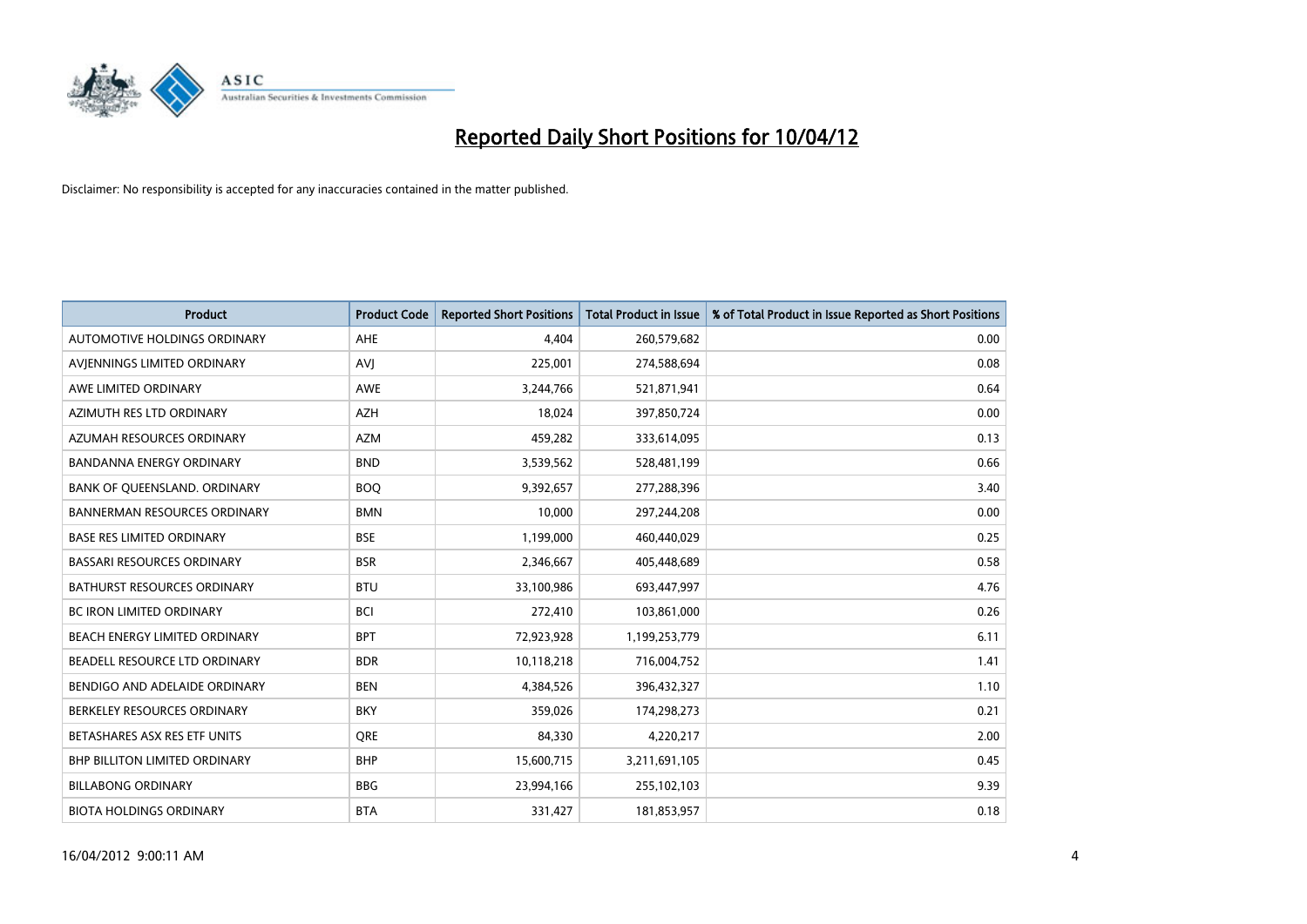

| <b>Product</b>                      | <b>Product Code</b> | <b>Reported Short Positions</b> | <b>Total Product in Issue</b> | % of Total Product in Issue Reported as Short Positions |
|-------------------------------------|---------------------|---------------------------------|-------------------------------|---------------------------------------------------------|
| <b>BLACKMORES LIMITED ORDINARY</b>  | <b>BKL</b>          | 260                             | 16,779,761                    | 0.00                                                    |
| BLUESCOPE STEEL LTD ORDINARY        | <b>BSL</b>          | 41,063,358                      | 3,349,185,247                 | 1.22                                                    |
| <b>BOART LONGYEAR ORDINARY</b>      | <b>BLY</b>          | 2,053,895                       | 461,163,412                   | 0.45                                                    |
| <b>BOOM LOGISTICS ORDINARY</b>      | <b>BOL</b>          | 20,565                          | 468,663,585                   | 0.00                                                    |
| <b>BORAL LIMITED, ORDINARY</b>      | <b>BLD</b>          | 35,586,152                      | 744,778,604                   | 4.77                                                    |
| <b>BRADKEN LIMITED ORDINARY</b>     | <b>BKN</b>          | 6,127,283                       | 168,629,376                   | 3.63                                                    |
| <b>BRAMBLES LIMITED ORDINARY</b>    | <b>BXB</b>          | 9,979,831                       | 1,480,933,915                 | 0.65                                                    |
| BREVILLE GROUP LTD ORDINARY         | <b>BRG</b>          | 68,487                          | 130,095,322                   | 0.05                                                    |
| <b>BRICKWORKS LIMITED ORDINARY</b>  | <b>BKW</b>          | 40.372                          | 147,567,333                   | 0.03                                                    |
| <b>BROCKMAN RESOURCES ORDINARY</b>  | <b>BRM</b>          | 32,446                          | 145,053,151                   | 0.02                                                    |
| <b>BURU ENERGY ORDINARY</b>         | <b>BRU</b>          | 7,001,886                       | 234,219,477                   | 2.99                                                    |
| <b>BWP TRUST ORDINARY UNITS</b>     | <b>BWP</b>          | 514,847                         | 525,255,093                   | 0.08                                                    |
| <b>CABCHARGE AUSTRALIA ORDINARY</b> | CAB                 | 579,623                         | 120,437,014                   | 0.48                                                    |
| CALTEX AUSTRALIA ORDINARY           | <b>CTX</b>          | 6,410,930                       | 270,000,000                   | 2.36                                                    |
| <b>CAMPBELL BROTHERS ORDINARY</b>   | CPB                 | 1,711,872                       | 67,503,411                    | 2.56                                                    |
| CAPE LAMBERT RES LTD ORDINARY       | <b>CFE</b>          | 209,128                         | 689,108,792                   | 0.02                                                    |
| CARABELLA RES LTD ORDINARY          | <b>CLR</b>          | 50,611                          | 133,642,797                   | 0.04                                                    |
| <b>CARBON ENERGY ORDINARY</b>       | <b>CNX</b>          | 77,039                          | 772,293,626                   | 0.01                                                    |
| <b>CARDNO LIMITED ORDINARY</b>      | CDD                 | 28,649                          | 137,879,228                   | 0.01                                                    |
| CARNARVON PETROLEUM ORDINARY        | <b>CVN</b>          | 327,378                         | 694,644,634                   | 0.05                                                    |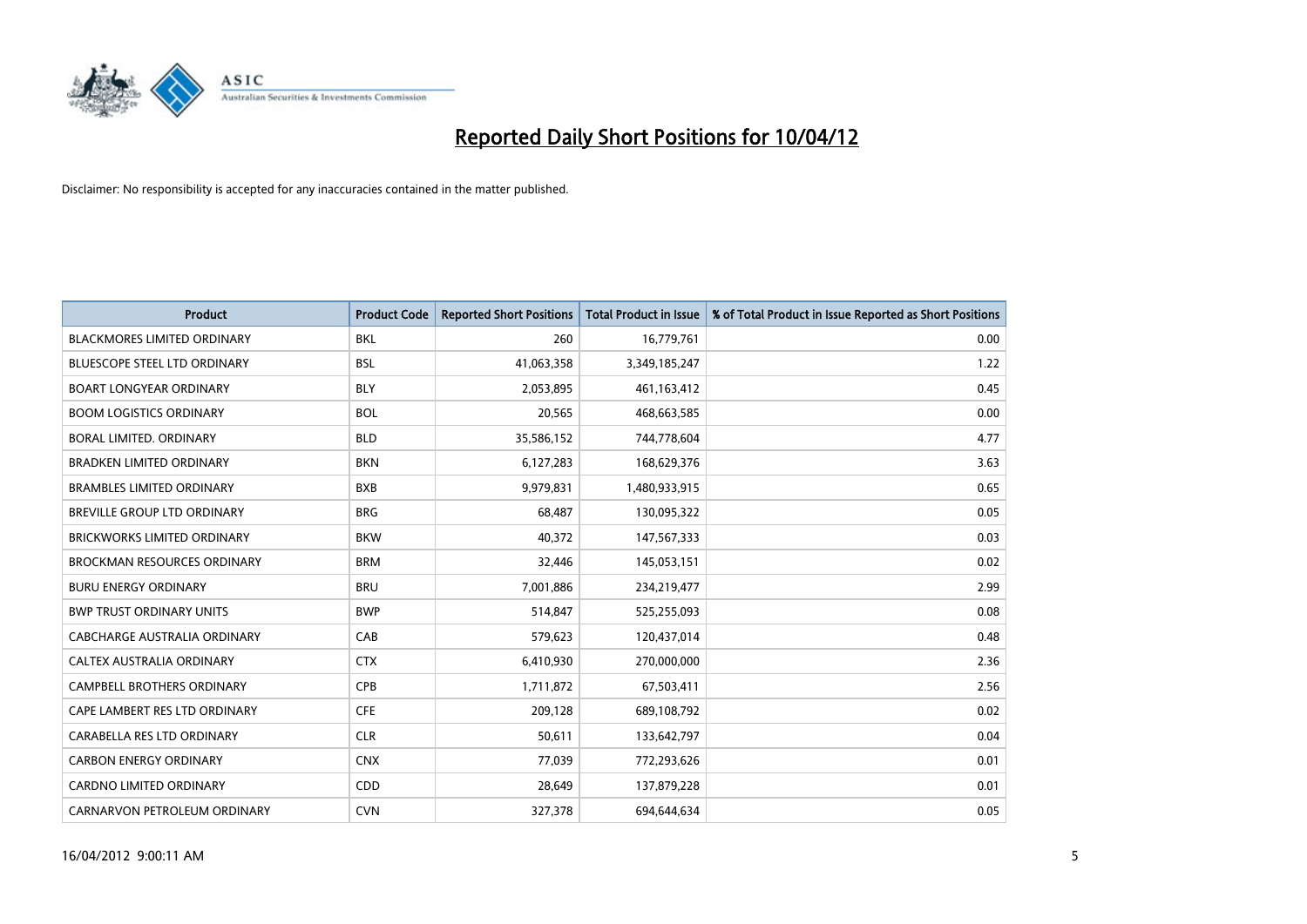

| <b>Product</b>                           | <b>Product Code</b> | <b>Reported Short Positions</b> | <b>Total Product in Issue</b> | % of Total Product in Issue Reported as Short Positions |
|------------------------------------------|---------------------|---------------------------------|-------------------------------|---------------------------------------------------------|
| CARSALES.COM LTD ORDINARY                | <b>CRZ</b>          | 26,850,070                      | 233,684,223                   | 11.48                                                   |
| CASH CONVERTERS ORDINARY                 | CCV                 | 41,599                          | 379,761,025                   | 0.01                                                    |
| CENTRO RETAIL AUST ORD/UNIT STAPLED SEC  | <b>CRF</b>          | 10,463,321                      | 1,340,723,189                 | 0.77                                                    |
| <b>CERAMIC FUEL CELLS ORDINARY</b>       | <b>CFU</b>          | 146,512                         | 1,366,298,863                 | 0.00                                                    |
| <b>CFS RETAIL PROPERTY UNITS</b>         | <b>CFX</b>          | 59,672,991                      | 2,839,591,911                 | 2.10                                                    |
| CGA MINING LIMITED ORDINARY              | <b>CGX</b>          | 252,694                         | 337,725,726                   | 0.08                                                    |
| CHALLENGER DIV.PRO. STAPLED UNITS        | <b>CDI</b>          | 139,905                         | 883,903,667                   | 0.01                                                    |
| <b>CHALLENGER INFRAST, STAPLED UNITS</b> | <b>CIF</b>          | 157,556                         | 316,223,785                   | 0.05                                                    |
| CHALLENGER LIMITED ORDINARY              | <b>CGF</b>          | 3,516,805                       | 548,329,617                   | 0.65                                                    |
| CHARTER HALL GROUP STAPLED US PROHIBIT.  | <b>CHC</b>          | 337,767                         | 308,610,130                   | 0.10                                                    |
| <b>CHARTER HALL OFFICE UNIT</b>          | CQO                 | 7,274,421                       | 493,319,730                   | 1.46                                                    |
| <b>CHARTER HALL RETAIL UNITS</b>         | <b>COR</b>          | 869,303                         | 299,628,571                   | 0.30                                                    |
| <b>CHORUS LIMITED ORDINARY</b>           | <b>CNU</b>          | 1,474,978                       | 385,082,123                   | 0.39                                                    |
| CITIGOLD CORP LTD ORDINARY               | <b>CTO</b>          | 1,355,317                       | 1,105,078,301                 | 0.12                                                    |
| <b>CLOUGH LIMITED ORDINARY</b>           | <b>CLO</b>          | 112,338                         | 772,444,945                   | 0.01                                                    |
| <b>CNPR GRP UNITS/ORD STAPLED</b>        | <b>CNP</b>          | 2,537                           | 972,414,514                   | 0.00                                                    |
| COAL OF AFRICA LTD ORDINARY              | <b>CZA</b>          | 297,289                         | 662,484,573                   | 0.04                                                    |
| COALSPUR MINES LTD ORDINARY              | <b>CPL</b>          | 8,537,794                       | 620,729,899                   | 1.36                                                    |
| <b>COALWORKS LIMITED ORDINARY</b>        | <b>CWK</b>          | 98,735                          | 149,088,955                   | 0.07                                                    |
| <b>COBAR CONSOLIDATED ORDINARY</b>       | CCU                 | 240,926                         | 208,868,037                   | 0.11                                                    |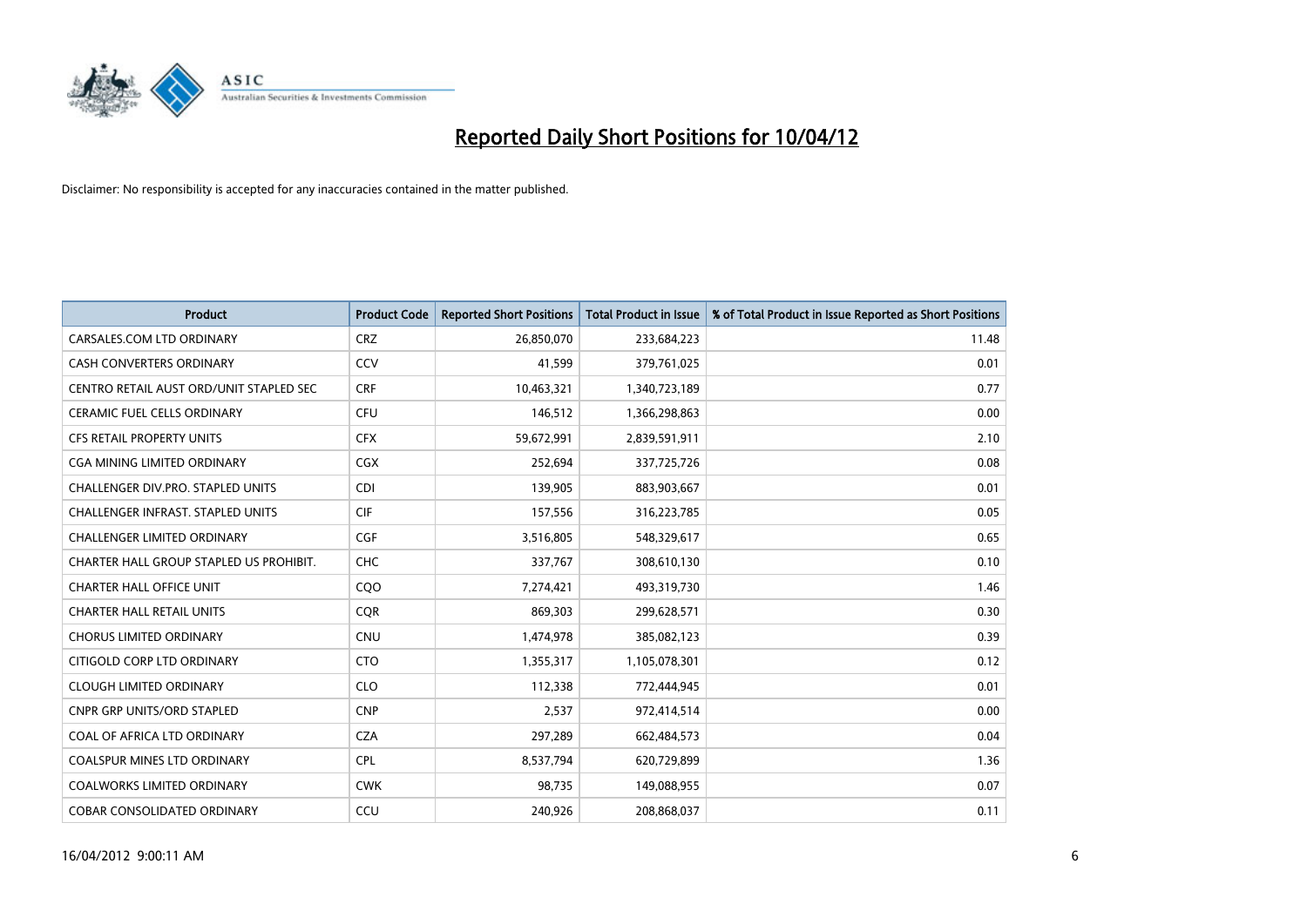

| <b>Product</b>                          | <b>Product Code</b> | <b>Reported Short Positions</b> | <b>Total Product in Issue</b> | % of Total Product in Issue Reported as Short Positions |
|-----------------------------------------|---------------------|---------------------------------|-------------------------------|---------------------------------------------------------|
| COCA-COLA AMATIL ORDINARY               | <b>CCL</b>          | 11,827,262                      | 759,567,552                   | 1.56                                                    |
| <b>COCHLEAR LIMITED ORDINARY</b>        | <b>COH</b>          | 6,460,956                       | 56,929,432                    | 11.33                                                   |
| <b>COCKATOO COAL ORDINARY</b>           | <b>COK</b>          | 5,159,686                       | 1,016,196,908                 | 0.51                                                    |
| <b>COKAL LTD ORDINARY</b>               | <b>CKA</b>          | 111,272                         | 411,046,892                   | 0.03                                                    |
| <b>COLLINS FOODS LTD ORDINARY</b>       | <b>CKF</b>          | 23,670                          | 93,000,003                    | 0.03                                                    |
| COMMONWEALTH BANK, ORDINARY             | <b>CBA</b>          | 27,989,782                      | 1,581,280,593                 | 1.72                                                    |
| <b>COMMONWEALTH PROP ORDINARY UNITS</b> | <b>CPA</b>          | 31,178,584                      | 2,389,601,065                 | 1.29                                                    |
| <b>COMPASS RESOURCES ORDINARY</b>       | <b>CMR</b>          | 63.000                          | 1,403,744,100                 | 0.00                                                    |
| <b>COMPUTERSHARE LTD ORDINARY</b>       | <b>CPU</b>          | 13,113,689                      | 555,664,059                   | 2.36                                                    |
| CONSOLIDATED MEDIA. ORDINARY            | <b>CMI</b>          | 1,065,767                       | 561,834,996                   | 0.19                                                    |
| CONTINENTAL COAL LTD ORDINARY           | <b>CCC</b>          | 285,527                         | 421,018,421                   | 0.07                                                    |
| <b>CREDIT CORP GROUP ORDINARY</b>       | <b>CCP</b>          | 4,756                           | 45,571,114                    | 0.01                                                    |
| <b>CROMWELL PROP STAPLED SECURITIES</b> | <b>CMW</b>          | 96,614                          | 1,168,086,516                 | 0.01                                                    |
| <b>CROWN LIMITED ORDINARY</b>           | <b>CWN</b>          | 4,444,698                       | 728,394,185                   | 0.62                                                    |
| <b>CSG LIMITED ORDINARY</b>             | CSV                 | 611,897                         | 282,567,499                   | 0.21                                                    |
| <b>CSL LIMITED ORDINARY</b>             | <b>CSL</b>          | 9,726,372                       | 516,648,766                   | 1.87                                                    |
| <b>CSR LIMITED ORDINARY</b>             | <b>CSR</b>          | 30,579,008                      | 506,000,315                   | 6.04                                                    |
| <b>CUDECO LIMITED ORDINARY</b>          | CDU                 | 2,958,064                       | 190,709,873                   | 1.54                                                    |
| <b>CUE ENERGY RESOURCE ORDINARY</b>     | <b>CUE</b>          | 3,092,834                       | 695,153,053                   | 0.44                                                    |
| DART ENERGY LTD ORDINARY                | <b>DTE</b>          | 13,260,048                      | 736,141,536                   | 1.79                                                    |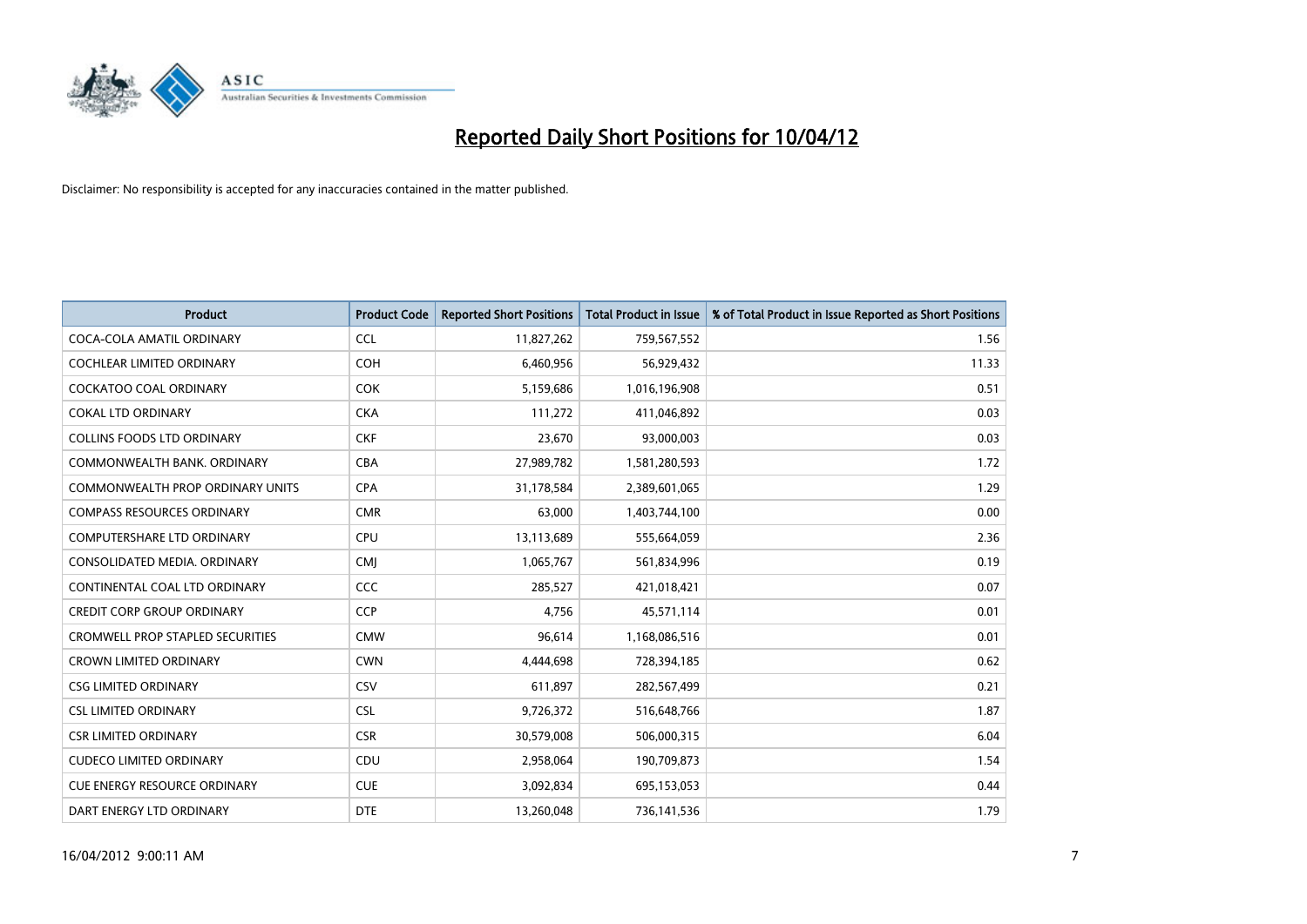

| <b>Product</b>                       | <b>Product Code</b> | <b>Reported Short Positions</b> | <b>Total Product in Issue</b> | % of Total Product in Issue Reported as Short Positions |
|--------------------------------------|---------------------|---------------------------------|-------------------------------|---------------------------------------------------------|
| DAVID JONES LIMITED ORDINARY         | <b>DJS</b>          | 50,636,631                      | 524,940,325                   | 9.63                                                    |
| DECMIL GROUP LIMITED ORDINARY        | <b>DCG</b>          | 14,606                          | 166,492,757                   | 0.00                                                    |
| DEEP YELLOW LIMITED ORDINARY         | <b>DYL</b>          | 668                             | 1,128,736,403                 | 0.00                                                    |
| DEXUS PROPERTY GROUP STAPLED UNITS   | <b>DXS</b>          | 20,502,268                      | 4,839,024,176                 | 0.41                                                    |
| DISCOVERY METALS LTD ORDINARY        | <b>DML</b>          | 9,414,423                       | 442,128,231                   | 2.15                                                    |
| DOMINO PIZZA ENTERPR ORDINARY        | <b>DMP</b>          | 977,036                         | 69,899,674                    | 1.40                                                    |
| DOWNER EDI LIMITED ORDINARY          | <b>DOW</b>          | 5,760,554                       | 429,100,296                   | 1.35                                                    |
| DRILLSEARCH ENERGY ORDINARY          | <b>DLS</b>          | 1,968,418                       | 337,449,196                   | 0.57                                                    |
| DUET GROUP STAPLED US PROHIBIT.      | <b>DUE</b>          | 14,416,534                      | 1,109,831,386                 | 1.31                                                    |
| DULUXGROUP LIMITED ORDINARY          | <b>DLX</b>          | 8,747,026                       | 367,456,259                   | 2.39                                                    |
| ECHO ENTERTAINMENT ORDINARY          | <b>EGP</b>          | 54,003,153                      | 688,019,737                   | 7.83                                                    |
| <b>ELDERS LIMITED ORDINARY</b>       | ELD                 | 20,375,237                      | 448,598,480                   | 4.54                                                    |
| ELDORADO GOLD CORP CDI 1:1           | EAU                 | 42,580                          | 9,099,695                     | 0.47                                                    |
| ELEMENTAL MINERALS ORDINARY          | <b>ELM</b>          | 363,215                         | 243,614,280                   | 0.14                                                    |
| ELEMENTOS LIMITED ORDINARY           | <b>ELT</b>          | 16                              | 82,383,526                    | 0.00                                                    |
| <b>EMECO HOLDINGS ORDINARY</b>       | <b>EHL</b>          | 2,049,218                       | 631,237,586                   | 0.33                                                    |
| <b>ENDEAVOUR MIN CORP CDI 1:1</b>    | <b>EVR</b>          | 90,845                          | 119,047,006                   | 0.06                                                    |
| ENERGY RESOURCES ORDINARY 'A'        | <b>ERA</b>          | 8,967,857                       | 517,725,062                   | 1.72                                                    |
| <b>ENERGY WORLD CORPOR, ORDINARY</b> | <b>EWC</b>          | 26,916,638                      | 1,734,166,672                 | 1.54                                                    |
| ENVESTRA LIMITED ORDINARY            | <b>ENV</b>          | 4,531,454                       | 1,547,890,032                 | 0.28                                                    |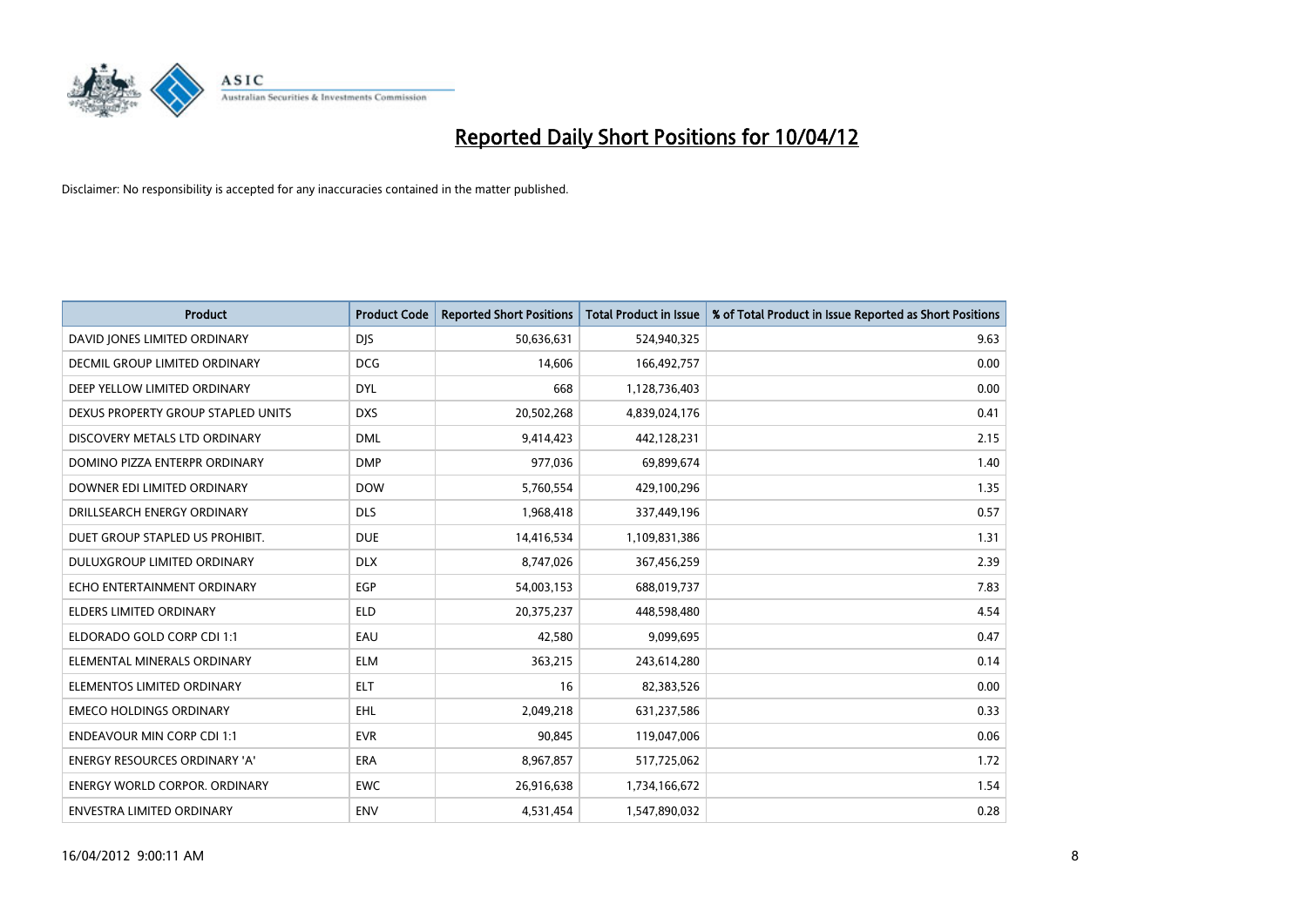

| <b>Product</b>                        | <b>Product Code</b> | <b>Reported Short Positions</b> | <b>Total Product in Issue</b> | % of Total Product in Issue Reported as Short Positions |
|---------------------------------------|---------------------|---------------------------------|-------------------------------|---------------------------------------------------------|
| EQUATORIAL RES LTD ORDINARY           | EQX                 | 40,231                          | 115,148,553                   | 0.03                                                    |
| <b>EUROZ LIMITED ORDINARY</b>         | EZL                 | 64,420                          | 143,623,248                   | 0.04                                                    |
| EVOLUTION MINING LTD ORDINARY         | <b>EVN</b>          | 3,110,987                       | 707,105,713                   | 0.45                                                    |
| EXCO RESOURCES LTD ORDINARY           | EXS                 | 55,560                          | 356,044,187                   | 0.01                                                    |
| <b>EXTRACT RESOURCES ORDINARY</b>     | <b>EXT</b>          | 93,862                          | 252,220,823                   | 0.03                                                    |
| FAIRFAX MEDIA LTD ORDINARY            | <b>FXI</b>          | 255,882,163                     | 2,351,955,725                 | 10.90                                                   |
| <b>FANTASTIC HOLDINGS ORDINARY</b>    | <b>FAN</b>          | 99,000                          | 102,739,538                   | 0.10                                                    |
| FAR LTD ORDINARY                      | <b>FAR</b>          | 28,000,000                      | 2,150,080,157                 | 1.30                                                    |
| FISHER & PAYKEL H. ORDINARY           | <b>FPH</b>          | 7,000                           | 530,053,399                   | 0.00                                                    |
| FKP PROPERTY GROUP STAPLED SECURITIES | <b>FKP</b>          | 36,358,173                      | 1,197,968,723                 | 3.01                                                    |
| FLEETWOOD CORP ORDINARY               | <b>FWD</b>          | 118,693                         | 58,918,235                    | 0.19                                                    |
| FLETCHER BUILDING ORDINARY            | <b>FBU</b>          | 11,173,480                      | 680,739,504                   | 1.65                                                    |
| FLEXIGROUP LIMITED ORDINARY           | FXL                 | 32,456                          | 279,911,147                   | 0.00                                                    |
| FLIGHT CENTRE ORDINARY                | <b>FLT</b>          | 9,903,258                       | 100,024,697                   | 9.90                                                    |
| FLINDERS MINES LTD ORDINARY           | <b>FMS</b>          | 219,071                         | 1,821,300,404                 | 0.02                                                    |
| <b>FOCUS MINERALS LTD ORDINARY</b>    | <b>FML</b>          | 1,327,245                       | 4,320,773,701                 | 0.03                                                    |
| <b>FORGE GROUP LIMITED ORDINARY</b>   | FGE                 | 179,288                         | 83,469,014                    | 0.20                                                    |
| FORTESCUE METALS GRP ORDINARY         | <b>FMG</b>          | 105,934,220                     | 3,113,798,659                 | 3.38                                                    |
| <b>G.U.D. HOLDINGS ORDINARY</b>       | <b>GUD</b>          | 1,013,906                       | 70,803,455                    | 1.45                                                    |
| <b>GALAXY RESOURCES ORDINARY</b>      | GXY                 | 4,698,092                       | 323,327,000                   | 1.44                                                    |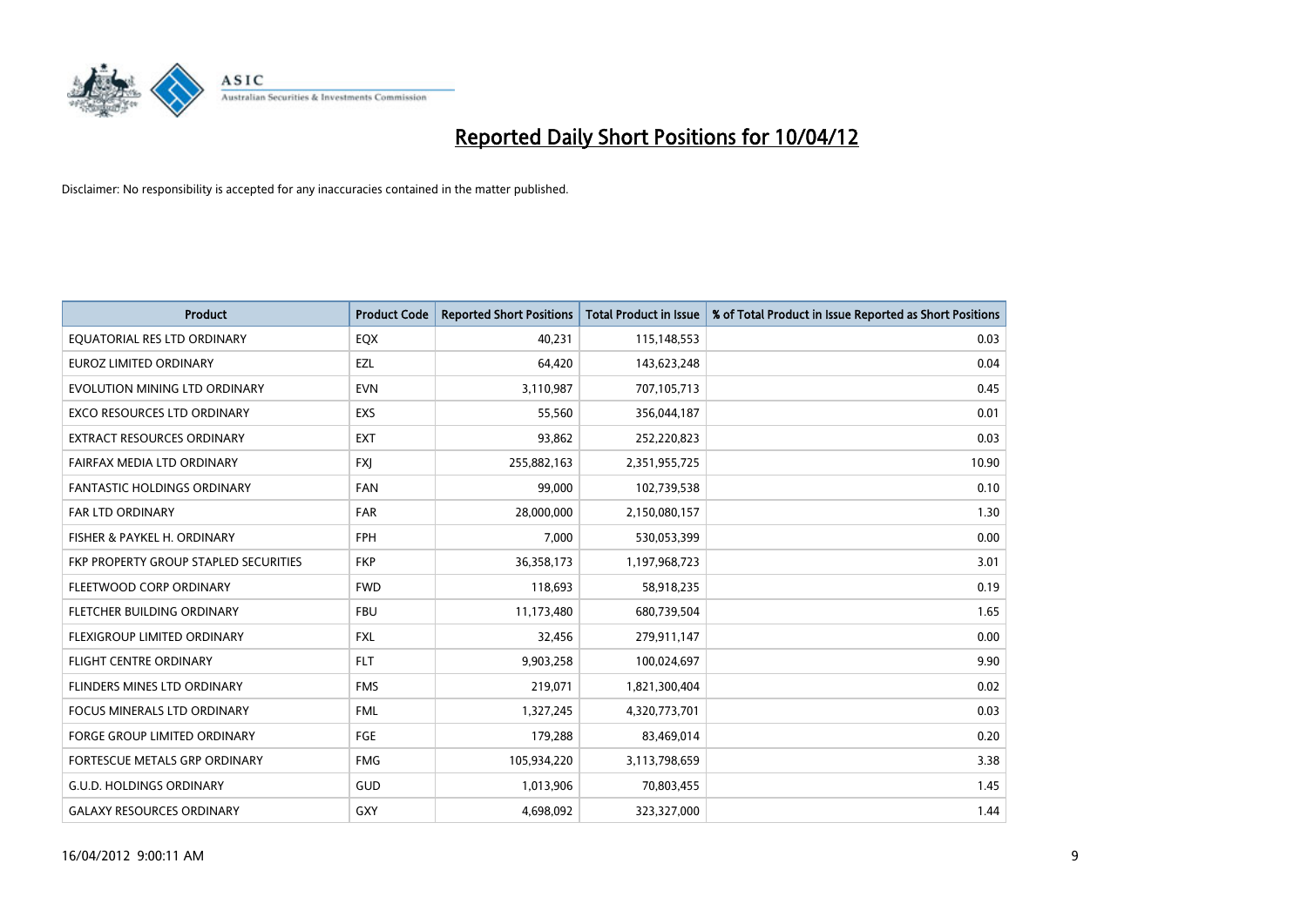

| <b>Product</b>                                   | <b>Product Code</b> | <b>Reported Short Positions</b> | <b>Total Product in Issue</b> | % of Total Product in Issue Reported as Short Positions |
|--------------------------------------------------|---------------------|---------------------------------|-------------------------------|---------------------------------------------------------|
| <b>GEODYNAMICS LIMITED ORDINARY</b>              | GDY                 | 850                             | 406,452,608                   | 0.00                                                    |
| <b>GINDALBIE METALS LTD ORDINARY</b>             | <b>GBG</b>          | 34,149,032                      | 1,247,487,454                 | 2.72                                                    |
| <b>GLOUCESTER COAL ORDINARY</b>                  | GCL                 | 1,182,038                       | 202,905,967                   | 0.57                                                    |
| <b>GOLD ROAD RES LTD ORDINARY</b>                | GOR                 | 318,124                         | 389,950,665                   | 0.09                                                    |
| <b>GOLDEN RIM RESOURCES ORDINARY</b>             | <b>GMR</b>          | 140                             | 413,306,231                   | 0.00                                                    |
| <b>GOODMAN FIELDER, ORDINARY</b>                 | GFF                 | 28,576,630                      | 1,955,559,207                 | 1.45                                                    |
| GOODMAN GROUP STAPLED US PROH. DEF               | <b>GMGDA</b>        | 9,253,794                       | 1,547,163,349                 | 0.57                                                    |
| <b>GPT GROUP STAPLED SEC.</b>                    | GPT                 | 10,145,976                      | 1,799,961,423                 | 0.54                                                    |
| <b>GRAINCORP LIMITED A CLASS ORDINARY</b>        | <b>GNC</b>          | 668,003                         | 198,318,900                   | 0.34                                                    |
| <b>GRANGE RESOURCES, ORDINARY</b>                | <b>GRR</b>          | 683,477                         | 1,154,766,592                 | 0.06                                                    |
| <b>GREEN ROCK ENERGY ORDINARY</b>                | <b>GRK</b>          | 14,960,000                      | 1,080,218,798                 | 1.38                                                    |
| <b>GREENLAND MIN EN LTD ORDINARY</b>             | GGG                 | 3,260,595                       | 416,390,488                   | 0.78                                                    |
| <b>GROWTHPOINT PROPERTY ORD/UNIT STAPLED SEC</b> | GOZ                 | 57,312                          | 291,904,374                   | 0.02                                                    |
| <b>GRYPHON MINERALS LTD ORDINARY</b>             | GRY                 | 5,573,132                       | 348,264,983                   | 1.59                                                    |
| <b>GUILDFORD COAL LTD ORDINARY</b>               | <b>GUF</b>          | 1,302,988                       | 275,363,771                   | 0.48                                                    |
| <b>GUNNS LIMITED ORDINARY</b>                    | <b>GNS</b>          | 61,543,147                      | 848,401,559                   | 7.24                                                    |
| <b>GWA GROUP LTD ORDINARY</b>                    | <b>GWA</b>          | 11,730,986                      | 302,005,514                   | 3.87                                                    |
| <b>HARVEY NORMAN ORDINARY</b>                    | <b>HVN</b>          | 76,887,590                      | 1,062,316,784                 | 7.22                                                    |
| HASTIE GROUP LIMITED ORDINARY                    | <b>HST</b>          | 231,464                         | 137,353,504                   | 0.17                                                    |
| HASTINGS DIVERSIFIED STAPLED SECURITY            | <b>HDF</b>          | 2,161,553                       | 530,001,072                   | 0.40                                                    |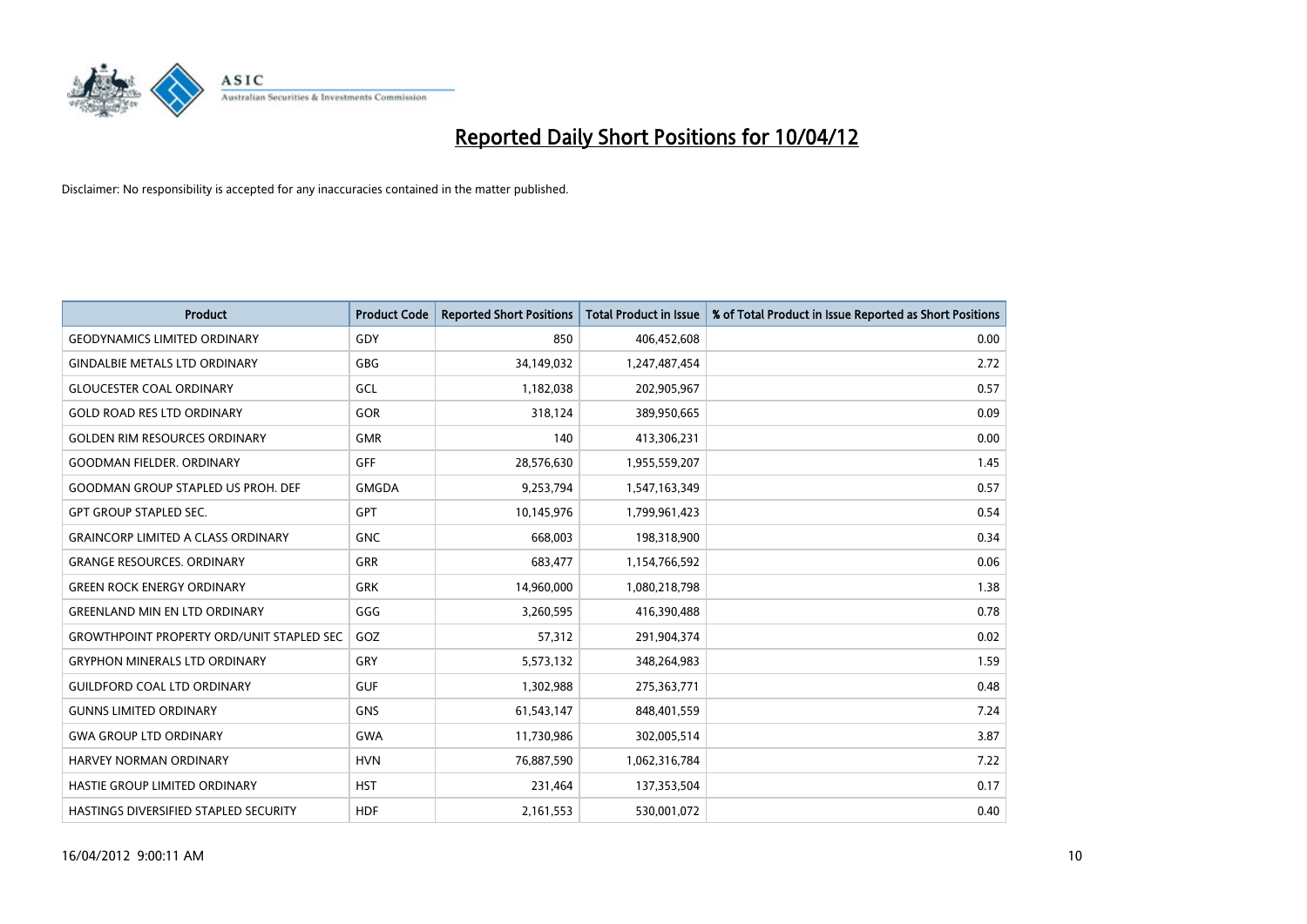

| <b>Product</b>                           | <b>Product Code</b> | <b>Reported Short Positions</b> | <b>Total Product in Issue</b> | % of Total Product in Issue Reported as Short Positions |
|------------------------------------------|---------------------|---------------------------------|-------------------------------|---------------------------------------------------------|
| <b>HAVILAH RESOURCES NL ORDINARY</b>     | <b>HAV</b>          | 75,177                          | 101,311,223                   | 0.07                                                    |
| <b>HENDERSON GROUP CDI 1:1</b>           | <b>HGG</b>          | 18,241,624                      | 669,889,446                   | 2.72                                                    |
| HFA HOLDINGS LIMITED ORDINARY            | <b>HFA</b>          | 3,809                           | 117,332,831                   | 0.00                                                    |
| <b>HIGHLANDS PACIFIC ORDINARY</b>        | <b>HIG</b>          | 77,597                          | 686,202,481                   | 0.01                                                    |
| HILLGROVE RES LTD ORDINARY               | <b>HGO</b>          | 12,687,536                      | 793,698,575                   | 1.59                                                    |
| HILLS HOLDINGS LTD ORDINARY              | <b>HIL</b>          | 3,447,812                       | 246,500,444                   | 1.38                                                    |
| HORIZON OIL LIMITED ORDINARY             | <b>HZN</b>          | 23,978,535                      | 1,130,811,515                 | 2.11                                                    |
| <b>IINET LIMITED ORDINARY</b>            | <b>IIN</b>          | 21,347                          | 160,968,847                   | 0.00                                                    |
| ILUKA RESOURCES ORDINARY                 | ILU                 | 27,218,206                      | 418,700,517                   | 6.50                                                    |
| <b>IMDEX LIMITED ORDINARY</b>            | <b>IMD</b>          | 257,439                         | 206,369,102                   | 0.12                                                    |
| IMF (AUSTRALIA) LTD ORDINARY             | <b>IMF</b>          | 158,742                         | 123,828,193                   | 0.13                                                    |
| <b>INCITEC PIVOT ORDINARY</b>            | IPL                 | 6,650,788                       | 1,628,730,107                 | 0.41                                                    |
| <b>INDEPENDENCE GROUP ORDINARY</b>       | <b>IGO</b>          | 8,552,516                       | 232,882,535                   | 3.66                                                    |
| <b>INDOPHIL RESOURCES ORDINARY</b>       | <b>IRN</b>          | 848,502                         | 1,203,146,194                 | 0.06                                                    |
| <b>INDUSTREA LIMITED ORDINARY</b>        | <b>IDL</b>          | 656,253                         | 368,992,435                   | 0.19                                                    |
| <b>INFIGEN ENERGY STAPLED SECURITIES</b> | <b>IFN</b>          | 4,315,361                       | 762,265,972                   | 0.58                                                    |
| <b>INSURANCE AUSTRALIA ORDINARY</b>      | IAG                 | 5,375,290                       | 2,079,034,021                 | 0.21                                                    |
| INTEGRA MINING LTD. ORDINARY             | <b>IGR</b>          | 4,998,440                       | 846,293,881                   | 0.60                                                    |
| <b>INTREPID MINES ORDINARY</b>           | <b>IAU</b>          | 4,163,071                       | 524,428,289                   | 0.80                                                    |
| INVESTA OFFICE FUND STAPLED SECURITIES   | <b>IOF</b>          | 9,576,490                       | 2,456,164,091                 | 0.39                                                    |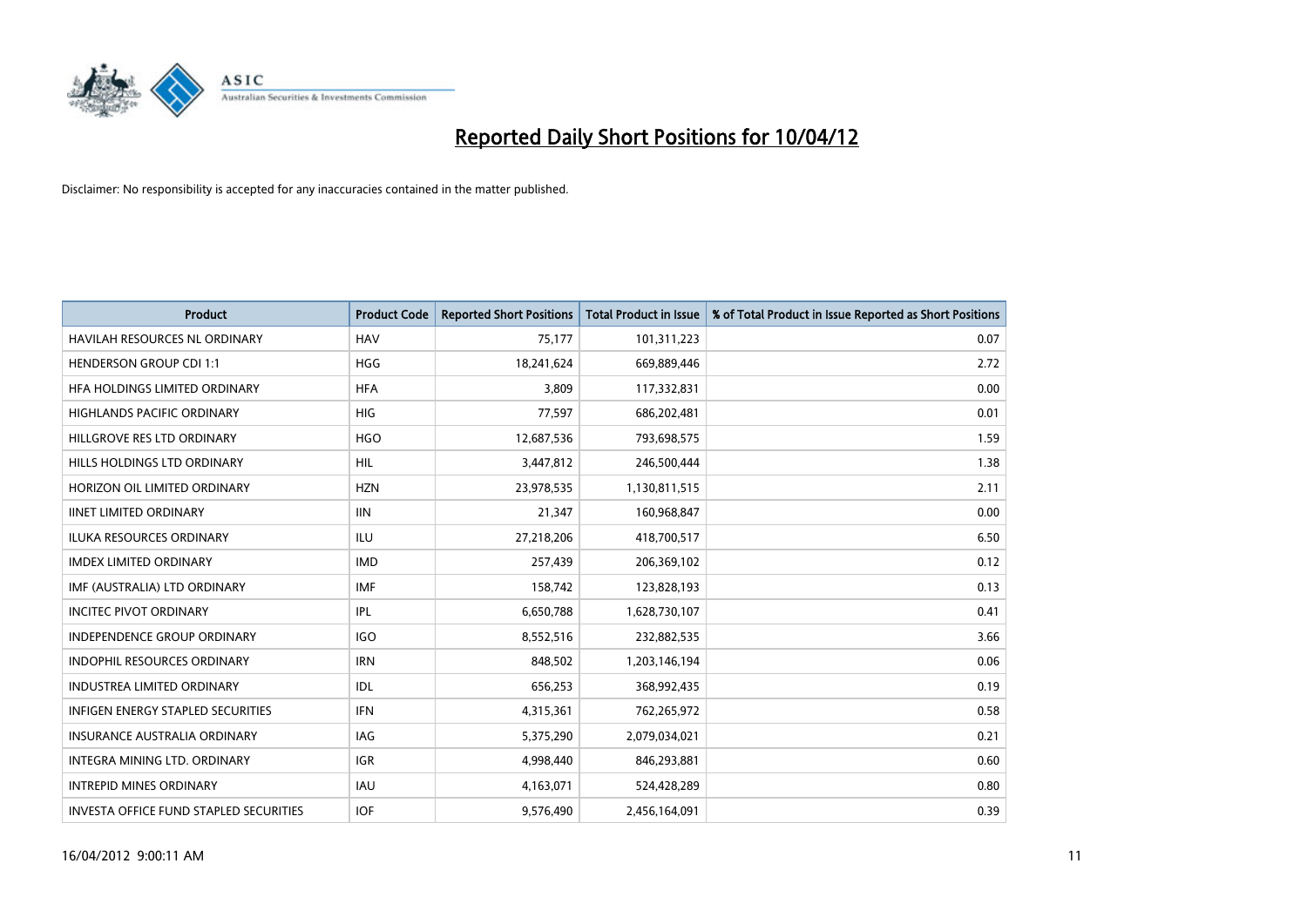

| <b>Product</b>                            | <b>Product Code</b> | <b>Reported Short Positions</b> | <b>Total Product in Issue</b> | % of Total Product in Issue Reported as Short Positions |
|-------------------------------------------|---------------------|---------------------------------|-------------------------------|---------------------------------------------------------|
| <b>INVOCARE LIMITED ORDINARY</b>          | IVC                 | 2,280,044                       | 110,030,298                   | 2.06                                                    |
| <b>ION LIMITED ORDINARY</b>               | <b>ION</b>          | 164,453                         | 256,365,105                   | 0.06                                                    |
| <b>IOOF HOLDINGS LTD ORDINARY</b>         | IFL                 | 873,737                         | 229,794,395                   | 0.36                                                    |
| <b>IRESS MARKET TECH. ORDINARY</b>        | <b>IRE</b>          | 2,017,632                       | 127,036,010                   | 1.59                                                    |
| <b>IRON ORE HOLDINGS ORDINARY</b>         | <b>IOH</b>          | 56,818                          | 166,637,005                   | 0.03                                                    |
| ISHARES MSCI AUS 200 ISHARES MSCI AUS 200 | IOZ                 | 43,461                          | 4,352,373                     | 1.00                                                    |
| ISHARES S&P HIGH DIV ISHARES S&P HIGH DIV | <b>IHD</b>          | 99.987                          | 2,903,027                     | 3.44                                                    |
| ISHARES SMALL ORDS ISHARES SMALL ORDS     | <b>ISO</b>          | 708,915                         | 5,703,165                     | 12.43                                                   |
| <b>IVANHOE AUSTRALIA ORDINARY</b>         | <b>IVA</b>          | 2,002,284                       | 553,921,745                   | 0.37                                                    |
| <b>JACKA RESOURCES LTD ORDINARY</b>       | <b>JKA</b>          | 209,810                         | 238,113,502                   | 0.09                                                    |
| JAMES HARDIE INDUST CHESS DEPOSITARY INT  | <b>IHX</b>          | 16,791,670                      | 437,175,963                   | 3.83                                                    |
| <b>JB HI-FI LIMITED ORDINARY</b>          | <b>IBH</b>          | 22,050,937                      | 98,850,643                    | 22.30                                                   |
| <b>JUPITER MINES ORDINARY</b>             | <b>IMS</b>          | 50,418                          | 1,806,834,044                 | 0.00                                                    |
| <b>KAGARA LTD ORDINARY</b>                | KZL                 | 10,754,654                      | 798,953,117                   | 1.33                                                    |
| KANGAROO RES LTD ORDINARY                 | <b>KRL</b>          | 183,241                         | 3,434,430,012                 | 0.00                                                    |
| KAROON GAS AUSTRALIA ORDINARY             | <b>KAR</b>          | 1,464,766                       | 221,420,769                   | 0.65                                                    |
| KATHMANDU HOLD LTD ORDINARY               | <b>KMD</b>          | 1,711,912                       | 200,000,000                   | 0.86                                                    |
| <b>KBL MINING LIMITED ORDINARY</b>        | <b>KBL</b>          | 1.820                           | 240,146,268                   | 0.00                                                    |
| <b>KENTOR GOLD LIMITED ORDINARY</b>       | KGL                 | 11,590                          | 106,209,874                   | 0.01                                                    |
| KEYBRIDGE CAPITAL ORDINARY                | <b>KBC</b>          | 1                               | 172,070,564                   | 0.00                                                    |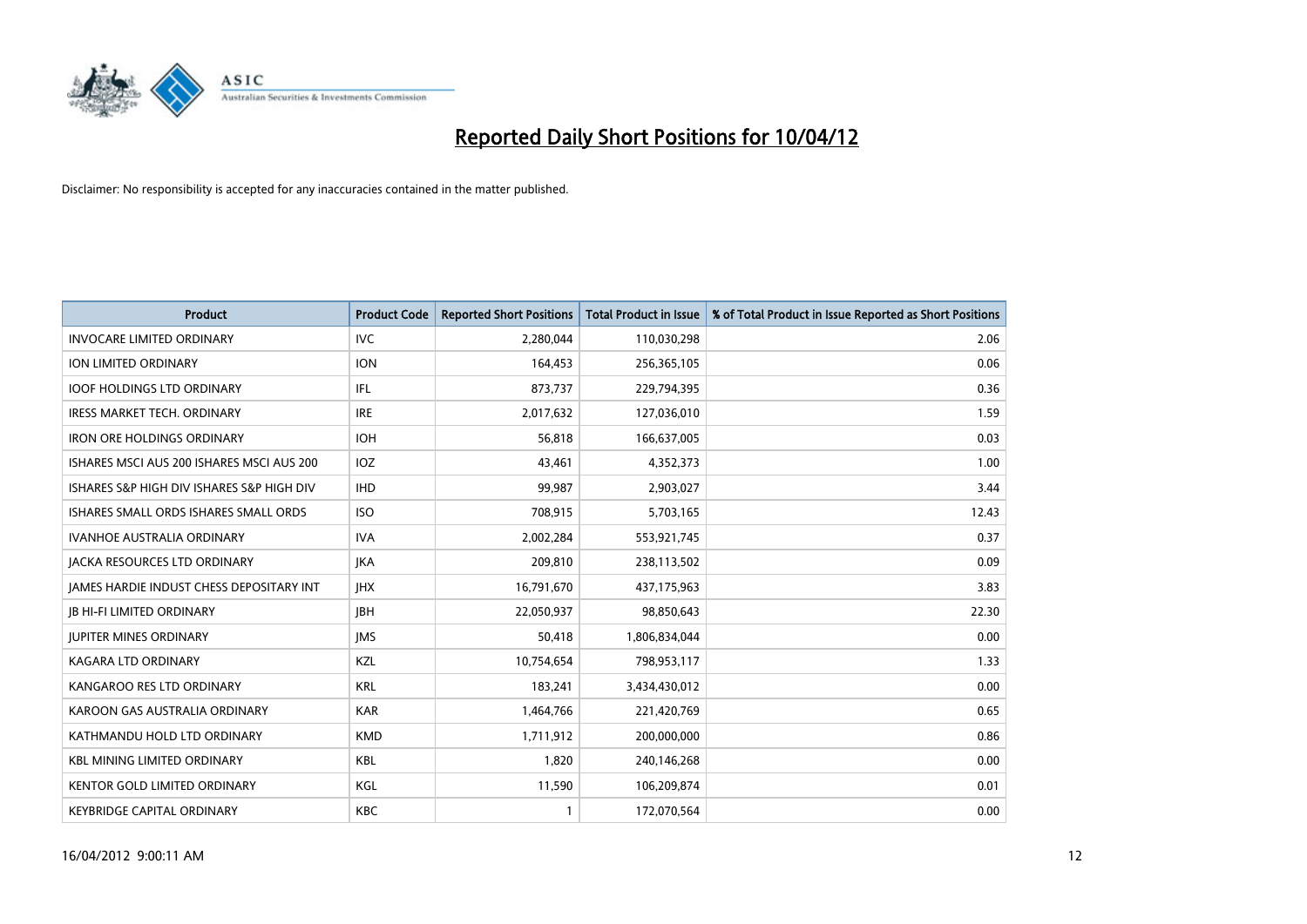

| <b>Product</b>                        | <b>Product Code</b> | <b>Reported Short Positions</b> | <b>Total Product in Issue</b> | % of Total Product in Issue Reported as Short Positions |
|---------------------------------------|---------------------|---------------------------------|-------------------------------|---------------------------------------------------------|
| KINGSGATE CONSOLID, ORDINARY          | <b>KCN</b>          | 5,984,051                       | 151,169,756                   | 3.96                                                    |
| KINGSROSE MINING LTD ORDINARY         | <b>KRM</b>          | 112,544                         | 277,788,401                   | 0.03                                                    |
| LEIGHTON HOLDINGS ORDINARY            | LEI                 | 8,551,747                       | 337,087,596                   | 2.53                                                    |
| LEND LEASE GROUP UNIT/ORD STAPLED     | <b>LLC</b>          | 2,113,957                       | 572,789,827                   | 0.37                                                    |
| LINC ENERGY LTD ORDINARY              | <b>LNC</b>          | 16,035,564                      | 504,487,631                   | 3.17                                                    |
| LIQUEFIED NATURAL ORDINARY            | <b>LNG</b>          | 272,800                         | 267,699,015                   | 0.10                                                    |
| LYNAS CORPORATION ORDINARY            | <b>LYC</b>          | 169,429,683                     | 1,714,496,913                 | 9.90                                                    |
| M2 TELECOMMUNICATION ORDINARY         | <b>MTU</b>          | 378,102                         | 124,543,385                   | 0.29                                                    |
| <b>MACA LIMITED ORDINARY</b>          | <b>MLD</b>          | 217,154                         | 150,000,000                   | 0.14                                                    |
| <b>MACMAHON HOLDINGS ORDINARY</b>     | <b>MAH</b>          | 3,988,966                       | 738,631,705                   | 0.54                                                    |
| MACQ ATLAS ROADS GRP ORDINARY STAPLED | <b>MQA</b>          | 11,221,279                      | 464,279,594                   | 2.43                                                    |
| MACQUARIE GROUP LTD ORDINARY          | <b>MOG</b>          | 7,559,919                       | 348,584,383                   | 2.15                                                    |
| MARENGO MINING ORDINARY               | <b>MGO</b>          | 39,850                          | 1,002,559,863                 | 0.00                                                    |
| <b>MATRIX C &amp; E LTD ORDINARY</b>  | <b>MCE</b>          | 659,363                         | 77,081,507                    | 0.84                                                    |
| <b>MAVERICK DRILLING ORDINARY</b>     | <b>MAD</b>          | 200,000                         | 267,454,286                   | 0.08                                                    |
| MCMILLAN SHAKESPEARE ORDINARY         | <b>MMS</b>          | 29,667                          | 74,523,965                    | 0.03                                                    |
| MEDUSA MINING LTD ORDINARY            | <b>MML</b>          | 3,041,119                       | 188,903,911                   | 1.60                                                    |
| MELBOURNE IT LIMITED ORDINARY         | <b>MLB</b>          | 9,122                           | 81,352,178                    | 0.01                                                    |
| MEO AUSTRALIA LTD ORDINARY            | <b>MEO</b>          | 4,751,487                       | 539,913,260                   | 0.88                                                    |
| <b>MERMAID MARINE ORDINARY</b>        | <b>MRM</b>          | 379,424                         | 219,311,642                   | 0.17                                                    |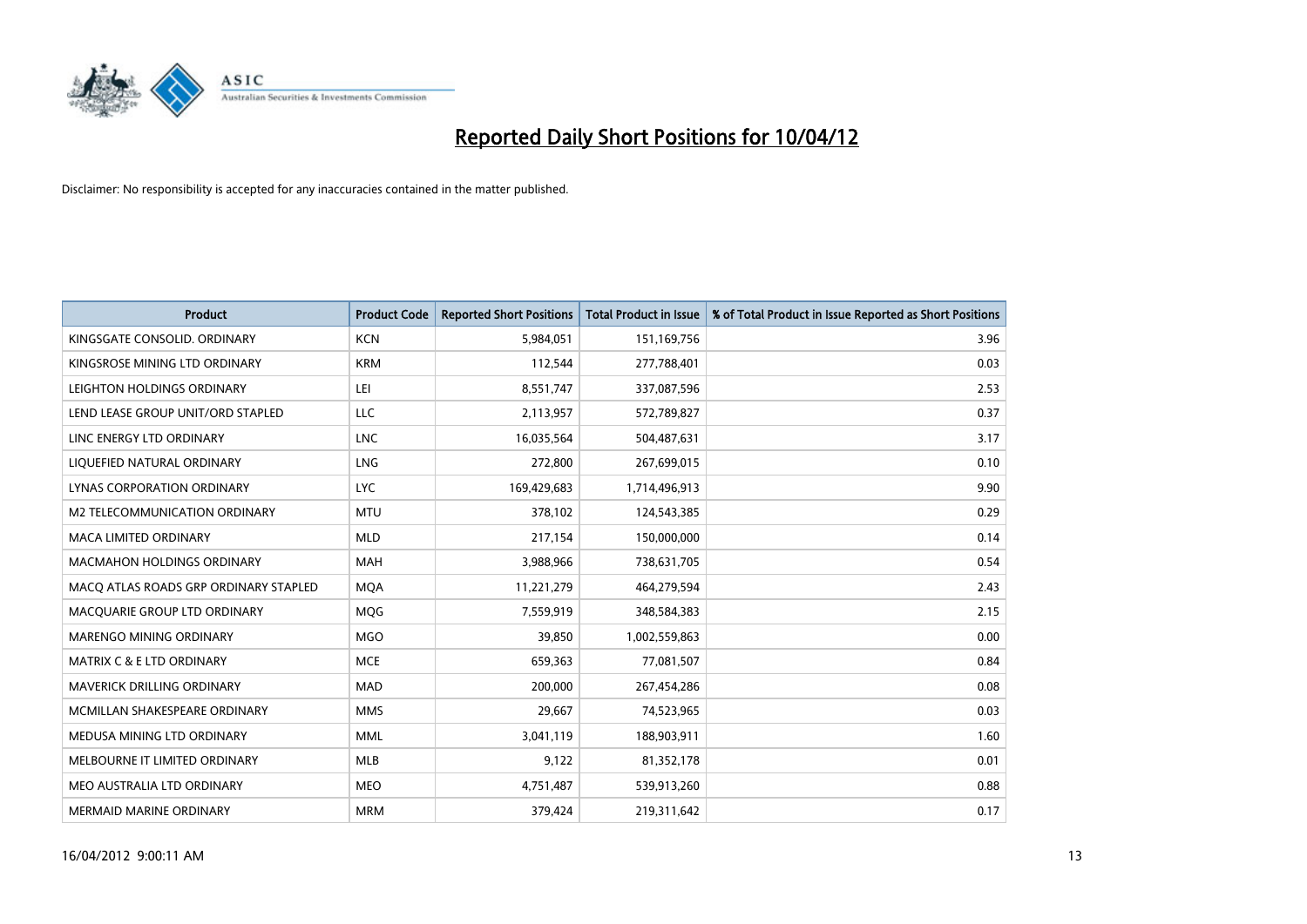

| <b>Product</b>                  | <b>Product Code</b> | <b>Reported Short Positions</b> | <b>Total Product in Issue</b> | % of Total Product in Issue Reported as Short Positions |
|---------------------------------|---------------------|---------------------------------|-------------------------------|---------------------------------------------------------|
| MESOBLAST LIMITED ORDINARY      | <b>MSB</b>          | 13,276,572                      | 284,478,361                   | 4.68                                                    |
| METALS X LIMITED ORDINARY       | <b>MLX</b>          | 291,104                         | 1,320,540,009                 | 0.03                                                    |
| METCASH LIMITED ORDINARY        | <b>MTS</b>          | 41,772,793                      | 771,345,864                   | 5.39                                                    |
| METMINCO LIMITED ORDINARY       | <b>MNC</b>          | 1,762,249                       | 1,749,541,573                 | 0.09                                                    |
| MHM METALS LIMITED ORDINARY     | <b>MHM</b>          | 37,083                          | 104,230,268                   | 0.04                                                    |
| MICLYN EXP OFFSHR ORDINARY      | <b>MIO</b>          | 1,175,175                       | 278,515,705                   | 0.42                                                    |
| MILTON CORPORATION ORDINARY     | <b>MLT</b>          | 12,800                          | 121,625,655                   | 0.01                                                    |
| MINCOR RESOURCES NL ORDINARY    | <b>MCR</b>          | 1,543,156                       | 194,749,889                   | 0.78                                                    |
| MINERAL DEPOSITS ORDINARY       | <b>MDL</b>          | 114,313                         | 83,538,786                    | 0.14                                                    |
| MINERAL RESOURCES, ORDINARY     | <b>MIN</b>          | 1,165,064                       | 184,706,489                   | 0.61                                                    |
| MIRABELA NICKEL LTD ORDINARY    | <b>MBN</b>          | 11,847,590                      | 492,516,163                   | 2.41                                                    |
| MIRVAC GROUP STAPLED SECURITIES | <b>MGR</b>          | 3,414,256                       | 3,416,996,915                 | 0.09                                                    |
| MOLOPO ENERGY LTD ORDINARY      | <b>MPO</b>          | 897,082                         | 245,579,810                   | 0.37                                                    |
| MOLY MINES LIMITED ORDINARY     | <b>MOL</b>          | 98,227                          | 384,893,989                   | 0.03                                                    |
| MONADELPHOUS GROUP ORDINARY     | <b>MND</b>          | 2,605,820                       | 88,674,327                    | 2.94                                                    |
| MORTGAGE CHOICE LTD ORDINARY    | <b>MOC</b>          | 2,242,462                       | 120,319,572                   | 1.86                                                    |
| MOUNT GIBSON IRON ORDINARY      | <b>MGX</b>          | 4,907,668                       | 1,082,570,693                 | 0.44                                                    |
| MURCHISON METALS LTD ORDINARY   | <b>MMX</b>          | 5,226,013                       | 450,093,277                   | 1.16                                                    |
| MYER HOLDINGS LTD ORDINARY      | <b>MYR</b>          | 67,569,627                      | 583,384,551                   | 11.57                                                   |
| NATIONAL AUST. BANK ORDINARY    | <b>NAB</b>          | 14,277,688                      | 2,239,201,841                 | 0.64                                                    |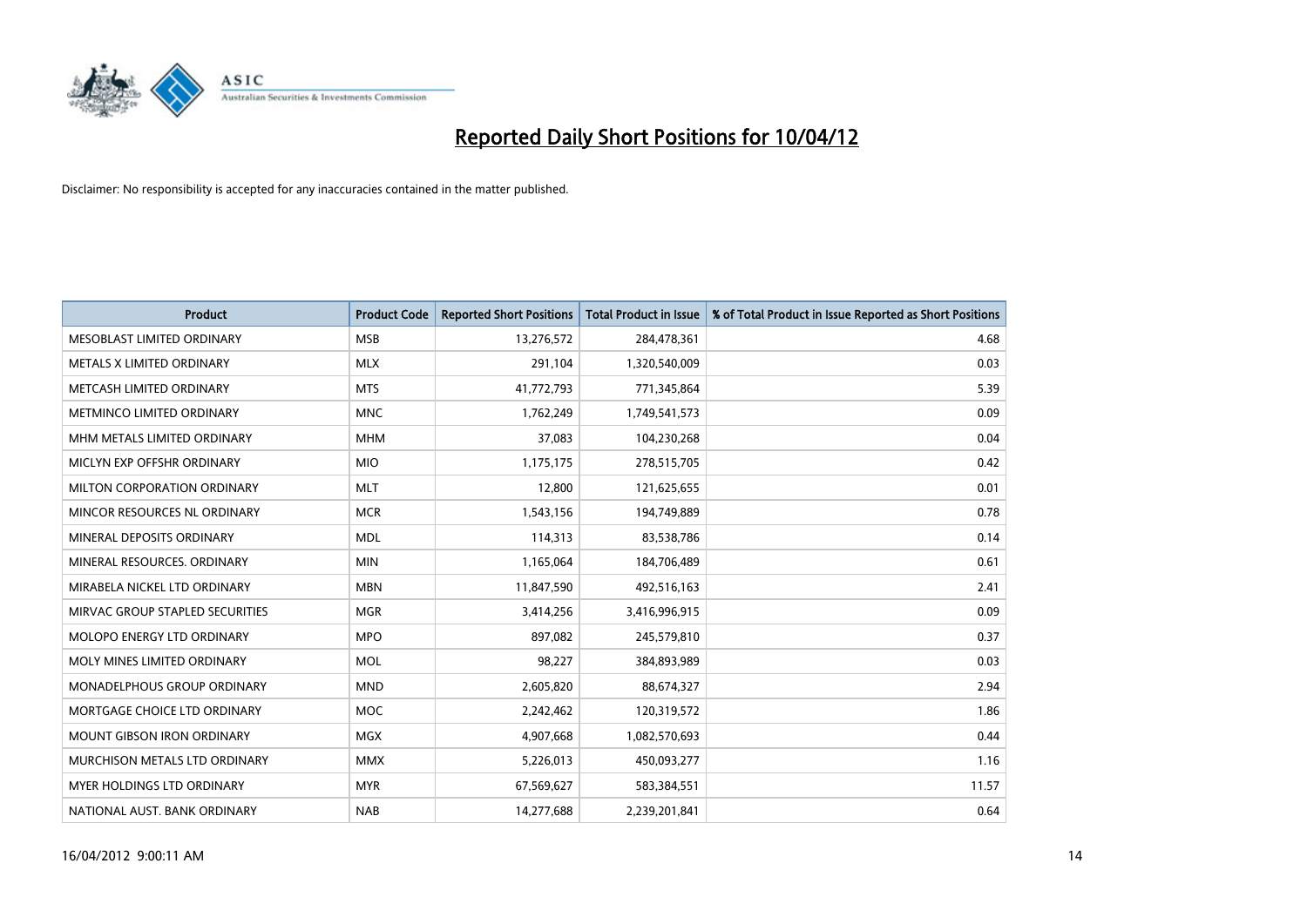

| <b>Product</b>                        | <b>Product Code</b> | <b>Reported Short Positions</b> | <b>Total Product in Issue</b> | % of Total Product in Issue Reported as Short Positions |
|---------------------------------------|---------------------|---------------------------------|-------------------------------|---------------------------------------------------------|
| NAVIGATOR RESOURCES ORDINARY          | <b>NAV</b>          | 500                             | 2,222,216,576                 | 0.00                                                    |
| NAVITAS LIMITED ORDINARY              | <b>NVT</b>          | 10,624,704                      | 375,318,628                   | 2.84                                                    |
| NEON ENERGY LIMITED ORDINARY          | <b>NEN</b>          | 126,657                         | 436,464,518                   | 0.03                                                    |
| NEW HOPE CORPORATION ORDINARY         | <b>NHC</b>          | 976,582                         | 830,411,534                   | 0.11                                                    |
| NEWCREST MINING ORDINARY              | <b>NCM</b>          | 802,499                         | 764,960,000                   | 0.10                                                    |
| NEWS CORP A NON-VOTING CDI            | <b>NWSLV</b>        | 3,796,439                       | 1,651,829,229                 | 0.23                                                    |
| NEWS CORP B VOTING CDI                | <b>NWS</b>          | 1,462,227                       | 798,520,953                   | 0.17                                                    |
| NEXTDC LIMITED ORDINARY               | <b>NXT</b>          | 453,734                         | 123,533,558                   | 0.35                                                    |
| NEXUS ENERGY LIMITED ORDINARY         | <b>NXS</b>          | 5,961,600                       | 1,329,821,159                 | 0.42                                                    |
| NIDO PETROLEUM ORDINARY               | <b>NDO</b>          | 105,313                         | 1,389,163,151                 | 0.01                                                    |
| NKWE PLATINUM 10C US COMMON           | <b>NKP</b>          | 49                              | 559,651,184                   | 0.00                                                    |
| NOBLE MINERAL RES ORDINARY            | <b>NMG</b>          | 2,050,886                       | 552,170,653                   | 0.37                                                    |
| NORFOLK GROUP ORDINARY                | <b>NFK</b>          | 175,000                         | 158,890,730                   | 0.11                                                    |
| NORTHERN IRON LTD ORDINARY            | <b>NFE</b>          | 420,956                         | 369,980,113                   | 0.10                                                    |
| NORTHERN STAR ORDINARY                | <b>NST</b>          | 121,878                         | 402,170,706                   | 0.03                                                    |
| NRW HOLDINGS LIMITED ORDINARY         | <b>NWH</b>          | 978,815                         | 278,888,011                   | 0.36                                                    |
| NUCOAL RESOURCES LTD ORDINARY         | <b>NCR</b>          | 2,261,705                       | 747,499,169                   | 0.30                                                    |
| NUFARM LIMITED ORDINARY               | <b>NUF</b>          | 5,836,910                       | 262,018,057                   | 2.22                                                    |
| OAKTON LIMITED ORDINARY               | <b>OKN</b>          | 393,399                         | 93,800,235                    | 0.43                                                    |
| OCEANAGOLD CORP. CHESS DEPOSITARY INT | <b>OGC</b>          | 1,187,472                       | 262,827,709                   | 0.45                                                    |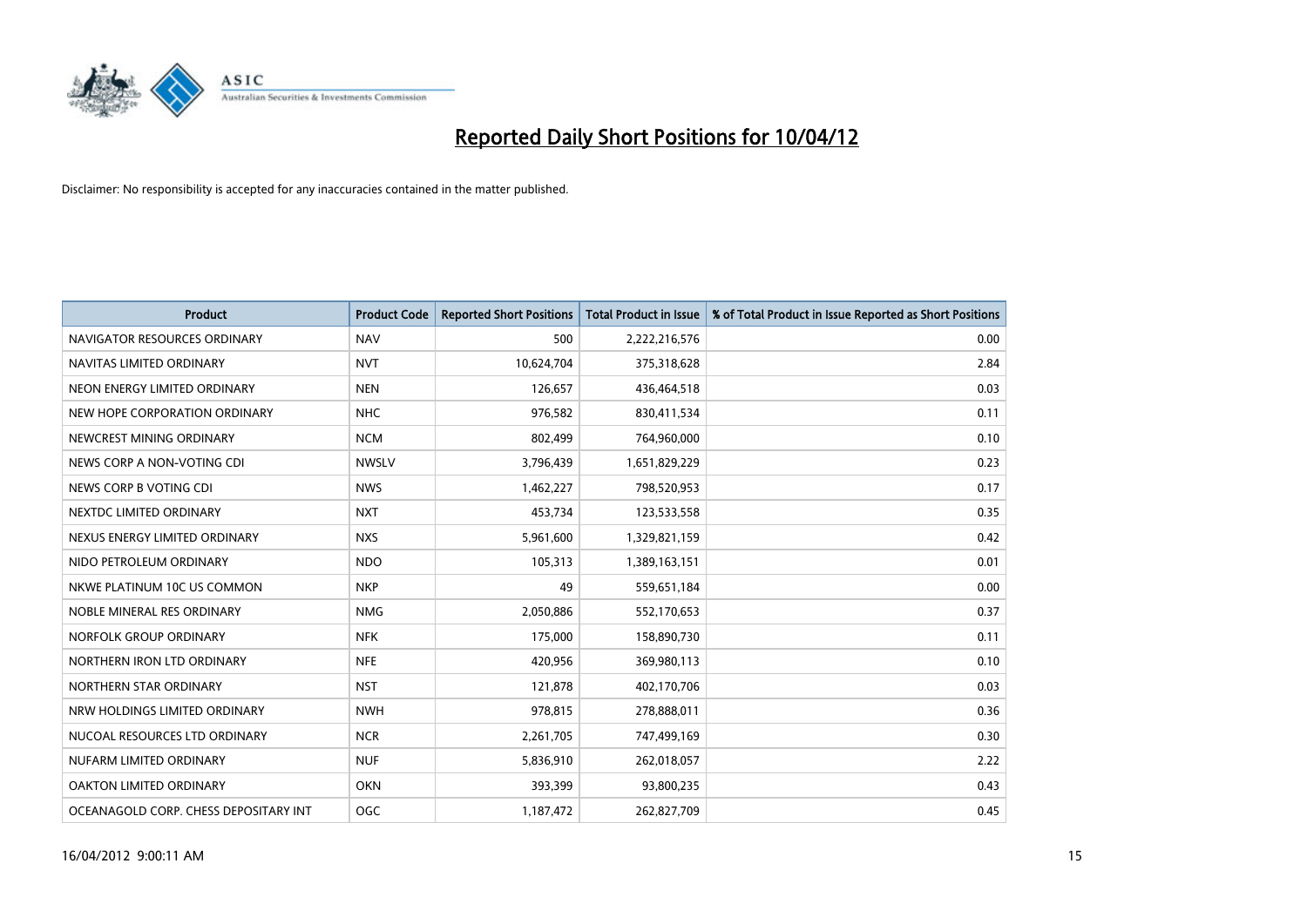

| <b>Product</b>                   | <b>Product Code</b> | <b>Reported Short Positions</b> | <b>Total Product in Issue</b> | % of Total Product in Issue Reported as Short Positions |
|----------------------------------|---------------------|---------------------------------|-------------------------------|---------------------------------------------------------|
| OIL SEARCH LTD ORDINARY          | OSH                 | 10,092,481                      | 1,325,155,171                 | 0.74                                                    |
| OM HOLDINGS LIMITED ORDINARY     | OMH                 | 5,261,400                       | 604,105,150                   | 0.86                                                    |
| <b>ONESTEEL LIMITED ORDINARY</b> | OST                 | 19,508,233                      | 1,342,393,583                 | 1.45                                                    |
| ORICA LIMITED ORDINARY           | ORI                 | 4,504,173                       | 365,007,037                   | 1.21                                                    |
| ORIGIN ENERGY ORDINARY           | <b>ORG</b>          | 7,785,218                       | 1,089,334,971                 | 0.71                                                    |
| OROCOBRE LIMITED ORDINARY        | <b>ORE</b>          | 60,095                          | 103,195,029                   | 0.05                                                    |
| OROTONGROUP LIMITED ORDINARY     | <b>ORL</b>          | 135,685                         | 40,880,902                    | 0.32                                                    |
| OZ MINERALS ORDINARY             | OZL                 | 5,957,582                       | 312,435,187                   | 1.92                                                    |
| <b>PACIFIC BRANDS ORDINARY</b>   | <b>PBG</b>          | 3,777,846                       | 912,915,695                   | 0.42                                                    |
| PALADIN ENERGY LTD ORDINARY      | <b>PDN</b>          | 39,592,825                      | 835,645,290                   | 4.73                                                    |
| PANAUST LIMITED ORDINARY         | <b>PNA</b>          | 1,654,207                       | 602,479,854                   | 0.28                                                    |
| PANORAMIC RESOURCES ORDINARY     | PAN                 | 1,179,788                       | 207,050,710                   | 0.58                                                    |
| PAPERLINX LIMITED ORDINARY       | <b>PPX</b>          | 6,665,685                       | 609,280,761                   | 1.09                                                    |
| PAPILLON RES LTD ORDINARY        | PIR                 | 82,194                          | 241,935,297                   | 0.02                                                    |
| PEET LIMITED ORDINARY            | <b>PPC</b>          | 284,722                         | 320,170,604                   | 0.09                                                    |
| PENINSULA ENERGY LTD ORDINARY    | <b>PEN</b>          | 4,517,102                       | 2,157,461,789                 | 0.21                                                    |
| PERILYA LIMITED ORDINARY         | PEM                 | 657,609                         | 769,316,426                   | 0.08                                                    |
| PERPETUAL LIMITED ORDINARY       | <b>PPT</b>          | 2,174,840                       | 41,980,678                    | 5.19                                                    |
| PERSEUS MINING LTD ORDINARY      | PRU                 | 8,233,865                       | 457,962,088                   | 1.79                                                    |
| PHARMAXIS LTD ORDINARY           | <b>PXS</b>          | 3,372,499                       | 305,890,989                   | 1.10                                                    |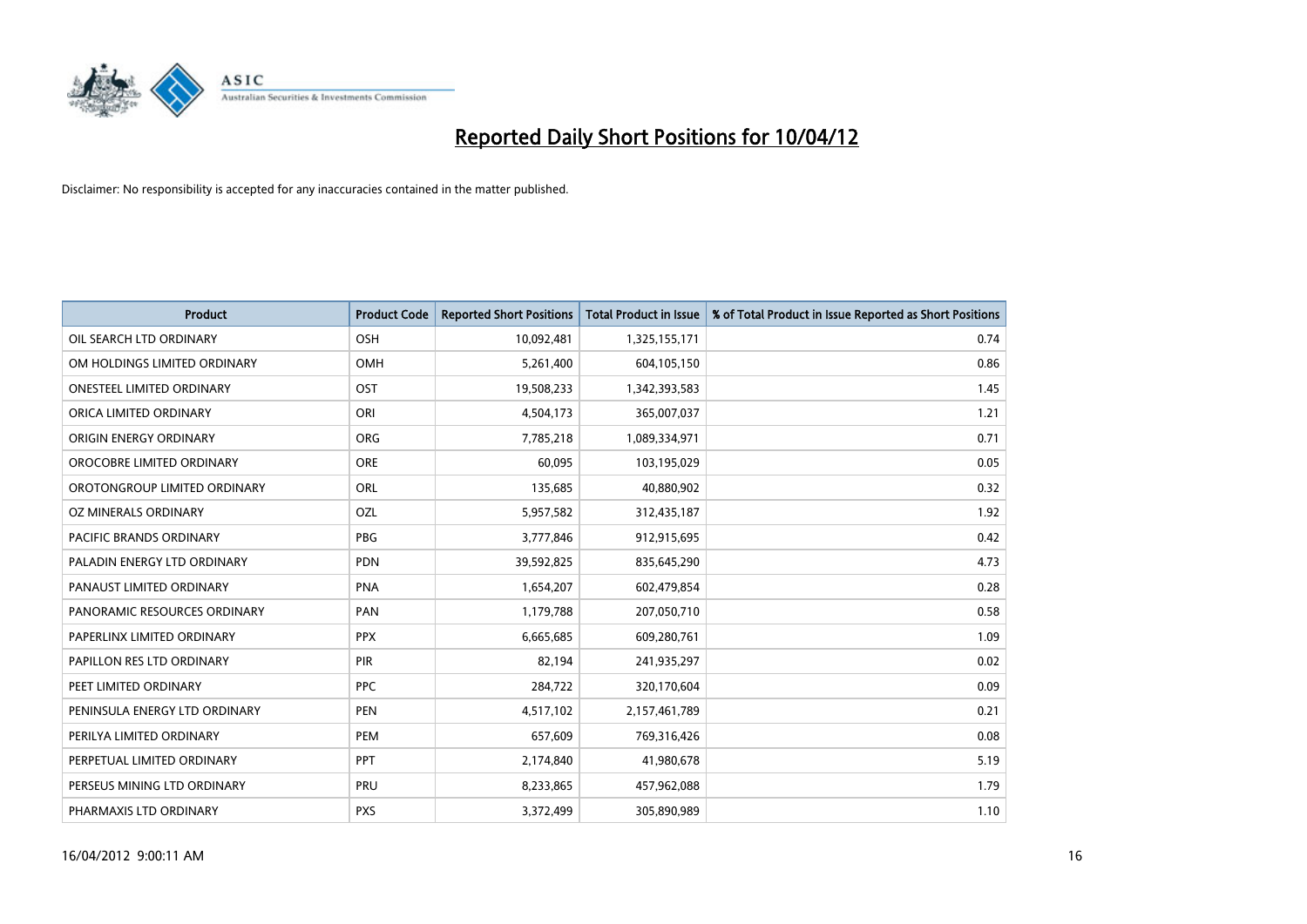

| <b>Product</b>                      | <b>Product Code</b> | <b>Reported Short Positions</b> | <b>Total Product in Issue</b> | % of Total Product in Issue Reported as Short Positions |
|-------------------------------------|---------------------|---------------------------------|-------------------------------|---------------------------------------------------------|
| PHOSPHAGENICS LTD. ORDINARY         | <b>POH</b>          | 600,493                         | 1,017,565,957                 | 0.06                                                    |
| PLATINUM ASSET ORDINARY             | <b>PTM</b>          | 6,181,991                       | 561,347,878                   | 1.11                                                    |
| PLATINUM AUSTRALIA ORDINARY         | <b>PLA</b>          | 901,245                         | 504,968,043                   | 0.17                                                    |
| PMI GOLD CORP CDI 1:1               | <b>PVM</b>          | 2,462                           | 58,931,262                    | 0.00                                                    |
| PMP LIMITED ORDINARY                | <b>PMP</b>          | 28,630                          | 323,781,124                   | 0.01                                                    |
| PREMIER INVESTMENTS ORDINARY        | <b>PMV</b>          | 822,454                         | 155,062,831                   | 0.51                                                    |
| PRIMA BIOMED LTD ORDINARY           | <b>PRR</b>          | 5,699,998                       | 1,066,063,388                 | 0.53                                                    |
| PRIMARY HEALTH CARE ORDINARY        | <b>PRY</b>          | 13,502,023                      | 500,406,679                   | 2.68                                                    |
| PRIMEAG AUSTRALIA ORDINARY          | PAG                 | 108,799                         | 266,394,444                   | 0.04                                                    |
| PROGRAMMED ORDINARY                 | PRG                 | 284,608                         | 118,173,778                   | 0.23                                                    |
| <b>QANTAS AIRWAYS ORDINARY</b>      | QAN                 | 18,484,280                      | 2,265,123,620                 | 0.83                                                    |
| OBE INSURANCE GROUP ORDINARY        | <b>OBE</b>          | 27,456,436                      | 1,157,601,767                 | 2.35                                                    |
| OR NATIONAL LIMITED ORDINARY        | QRN                 | 14,153,609                      | 2,440,000,000                 | 0.56                                                    |
| ORXPHARMA LTD ORDINARY              | QRX                 | 654,585                         | 144,499,706                   | 0.45                                                    |
| <b>QUBE LOGISTICS HLDG ORDINARY</b> | <b>QUB</b>          | 2,038,699                       | 909,407,185                   | 0.21                                                    |
| RAMELIUS RESOURCES ORDINARY         | <b>RMS</b>          | 1,067,033                       | 335,775,519                   | 0.31                                                    |
| RAMSAY HEALTH CARE ORDINARY         | <b>RHC</b>          | 2,172,097                       | 202,081,252                   | 1.06                                                    |
| RANGE RESOURCES LTD ORDINARY        | <b>RRS</b>          | 586,725                         | 2,118,880,660                 | 0.03                                                    |
| <b>RCR TOMLINSON ORDINARY</b>       | <b>RCR</b>          | 167,187                         | 133,988,971                   | 0.13                                                    |
| <b>REA GROUP ORDINARY</b>           | <b>REA</b>          | 328,551                         | 131,714,699                   | 0.25                                                    |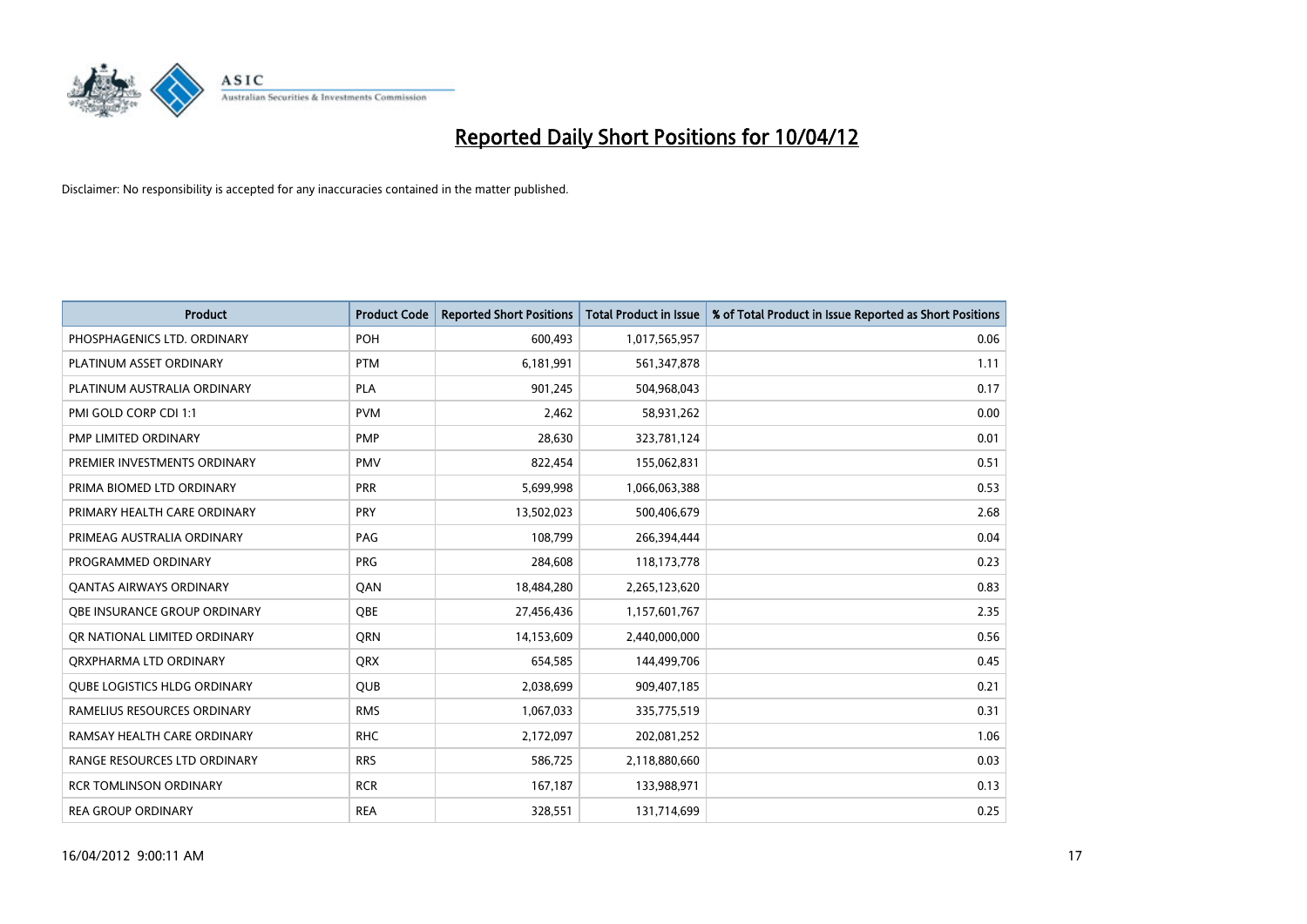

| <b>Product</b>                      | <b>Product Code</b> | <b>Reported Short Positions</b> | <b>Total Product in Issue</b> | % of Total Product in Issue Reported as Short Positions |
|-------------------------------------|---------------------|---------------------------------|-------------------------------|---------------------------------------------------------|
| <b>RECKON LIMITED ORDINARY</b>      | <b>RKN</b>          | 804,600                         | 132,839,672                   | 0.61                                                    |
| <b>RED 5 LIMITED ORDINARY</b>       | <b>RED</b>          | 6,772                           | 135,488,008                   | 0.00                                                    |
| <b>RED FORK ENERGY ORDINARY</b>     | <b>RFE</b>          | 6,691                           | 310,229,853                   | 0.00                                                    |
| REDBANK ENERGY LTD ORDINARY         | AEJ                 | 19                              | 786,287                       | 0.00                                                    |
| REGIONAL EXPRESS ORDINARY           | <b>REX</b>          | 93,965                          | 121,254,902                   | 0.08                                                    |
| <b>REGIS RESOURCES ORDINARY</b>     | <b>RRL</b>          | 1,119,119                       | 450,887,007                   | 0.26                                                    |
| RESMED INC CDI 10:1                 | <b>RMD</b>          | 5,505,840                       | 1,556,242,300                 | 0.33                                                    |
| RESOLUTE MINING ORDINARY            | <b>RSG</b>          | 1,509,256                       | 655,756,462                   | 0.22                                                    |
| RESOURCE AND INVEST. ORDINARY       | <b>RNI</b>          | 12,500                          | 262,292,027                   | 0.00                                                    |
| <b>RESOURCE GENERATION ORDINARY</b> | <b>RES</b>          | 173                             | 262,895,652                   | 0.00                                                    |
| REVERSE CORP LIMITED ORDINARY       | <b>REF</b>          | 100                             | 92,382,175                    | 0.00                                                    |
| REX MINERALS LIMITED ORDINARY       | <b>RXM</b>          | 1,425,810                       | 153,847,284                   | 0.91                                                    |
| RHG LIMITED ORDINARY                | <b>RHG</b>          | 36,083                          | 308,483,177                   | 0.01                                                    |
| <b>RIALTO ENERGY ORDINARY</b>       | <b>RIA</b>          | 3,168,276                       | 639,493,758                   | 0.49                                                    |
| <b>RIDLEY CORPORATION ORDINARY</b>  | <b>RIC</b>          | 154,146                         | 307,817,071                   | 0.05                                                    |
| RIO TINTO LIMITED ORDINARY          | <b>RIO</b>          | 22,853,552                      | 435,758,720                   | 5.21                                                    |
| ROC OIL COMPANY ORDINARY            | <b>ROC</b>          | 2,865,782                       | 682,506,352                   | 0.42                                                    |
| RURALCO HOLDINGS ORDINARY           | <b>RHL</b>          | 12,000                          | 55,019,284                    | 0.02                                                    |
| SAI GLOBAL LIMITED ORDINARY         | SAI                 | 2,839,796                       | 204,354,836                   | 1.38                                                    |
| SALMAT LIMITED ORDINARY             | <b>SLM</b>          | 1,612,375                       | 159,802,174                   | 1.00                                                    |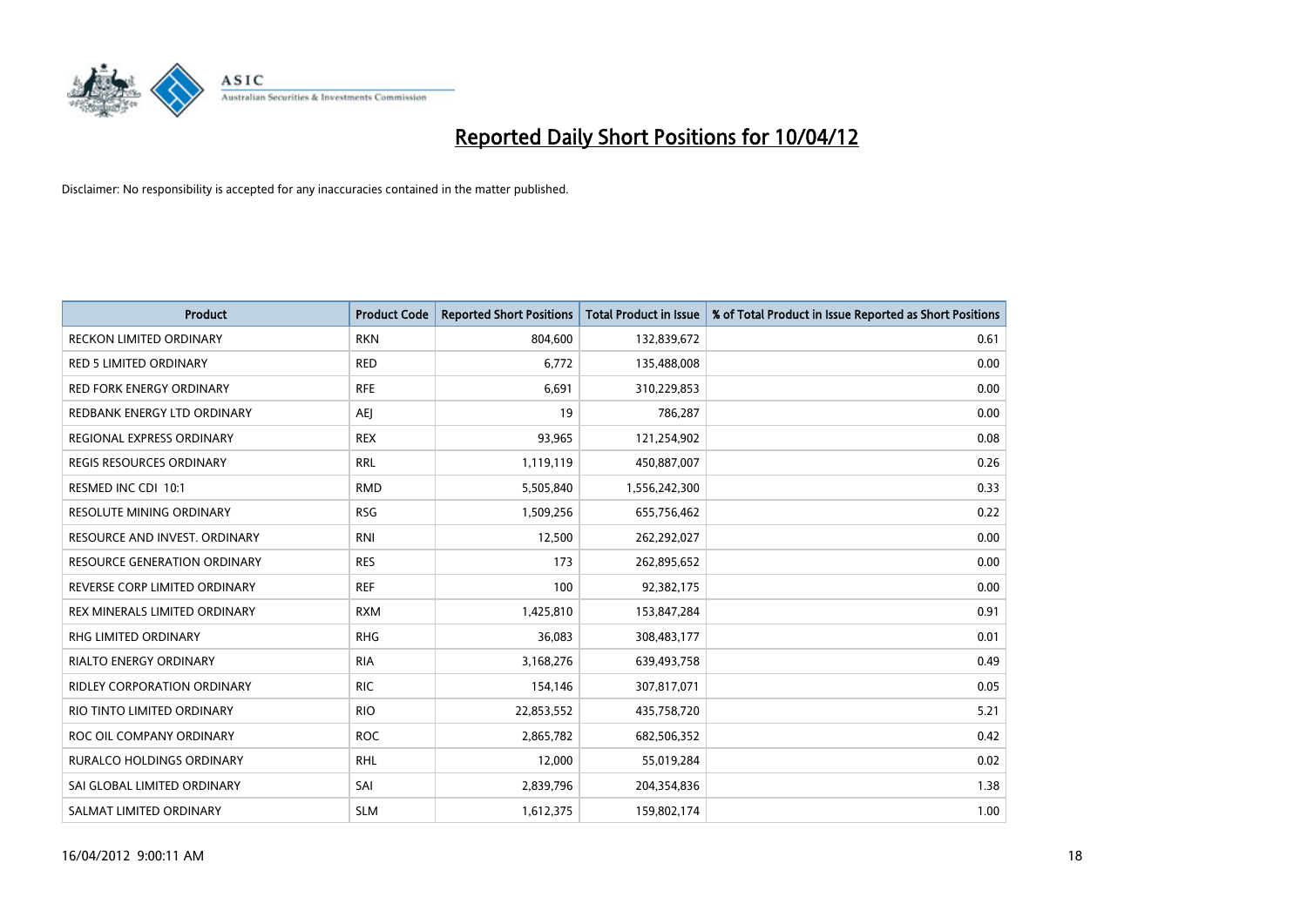

| <b>Product</b>                           | <b>Product Code</b> | <b>Reported Short Positions</b> | <b>Total Product in Issue</b> | % of Total Product in Issue Reported as Short Positions |
|------------------------------------------|---------------------|---------------------------------|-------------------------------|---------------------------------------------------------|
| SAMSON OIL & GAS LTD ORDINARY            | <b>SSN</b>          | 2,970,674                       | 1,758,622,297                 | 0.17                                                    |
| SANDFIRE RESOURCES ORDINARY              | <b>SFR</b>          | 1,913,753                       | 151, 152, 635                 | 1.27                                                    |
| SANTOS LTD ORDINARY                      | <b>STO</b>          | 8,391,442                       | 952,745,883                   | 0.87                                                    |
| SARACEN MINERAL ORDINARY                 | <b>SAR</b>          | 742,098                         | 594,465,840                   | 0.13                                                    |
| SEDGMAN LIMITED ORDINARY                 | <b>SDM</b>          | 107,029                         | 214,292,930                   | 0.04                                                    |
| SEEK LIMITED ORDINARY                    | <b>SEK</b>          | 13,512,424                      | 337,101,307                   | 4.01                                                    |
| SEGUE RESOURCES ORDINARY                 | <b>SEG</b>          | 215,000                         | 531,348,756                   | 0.04                                                    |
| SENEX ENERGY LIMITED ORDINARY            | <b>SXY</b>          | 2,052,883                       | 923,847,416                   | 0.21                                                    |
| SERVCORP LIMITED ORDINARY                | SRV                 | 26,183                          | 98,440,807                    | 0.03                                                    |
| SERVICE STREAM ORDINARY                  | <b>SSM</b>          | 400                             | 283,418,867                   | 0.00                                                    |
| SEVEN GROUP HOLDINGS ORDINARY            | <b>SVW</b>          | 885,338                         | 307,410,281                   | 0.28                                                    |
| SEVEN WEST MEDIA LTD ORDINARY            | SWM                 | 16,515,347                      | 666,105,054                   | 2.47                                                    |
| SIGMA PHARMACEUTICAL ORDINARY            | <b>SIP</b>          | 6,081,424                       | 1,181,236,748                 | 0.54                                                    |
| SIHAYO GOLD LIMITED ORDINARY             | SIH                 | 646,776                         | 703,711,146                   | 0.09                                                    |
| SILEX SYSTEMS ORDINARY                   | <b>SLX</b>          | 573,181                         | 170,143,997                   | 0.34                                                    |
| SILVER LAKE RESOURCE ORDINARY            | <b>SLR</b>          | 826,216                         | 220,264,064                   | 0.38                                                    |
| SIMS METAL MGMT LTD ORDINARY             | SGM                 | 7,868,275                       | 205,856,443                   | 3.80                                                    |
| SINGAPORE TELECOMM. CHESS DEPOSITARY INT | SGT                 | 9,486,159                       | 165,074,137                   | 5.75                                                    |
| SIRTEX MEDICAL ORDINARY                  | <b>SRX</b>          | 5,179                           | 55,768,136                    | 0.01                                                    |
| SKILLED GROUP LTD ORDINARY               | <b>SKE</b>          | 974,289                         | 233,487,276                   | 0.41                                                    |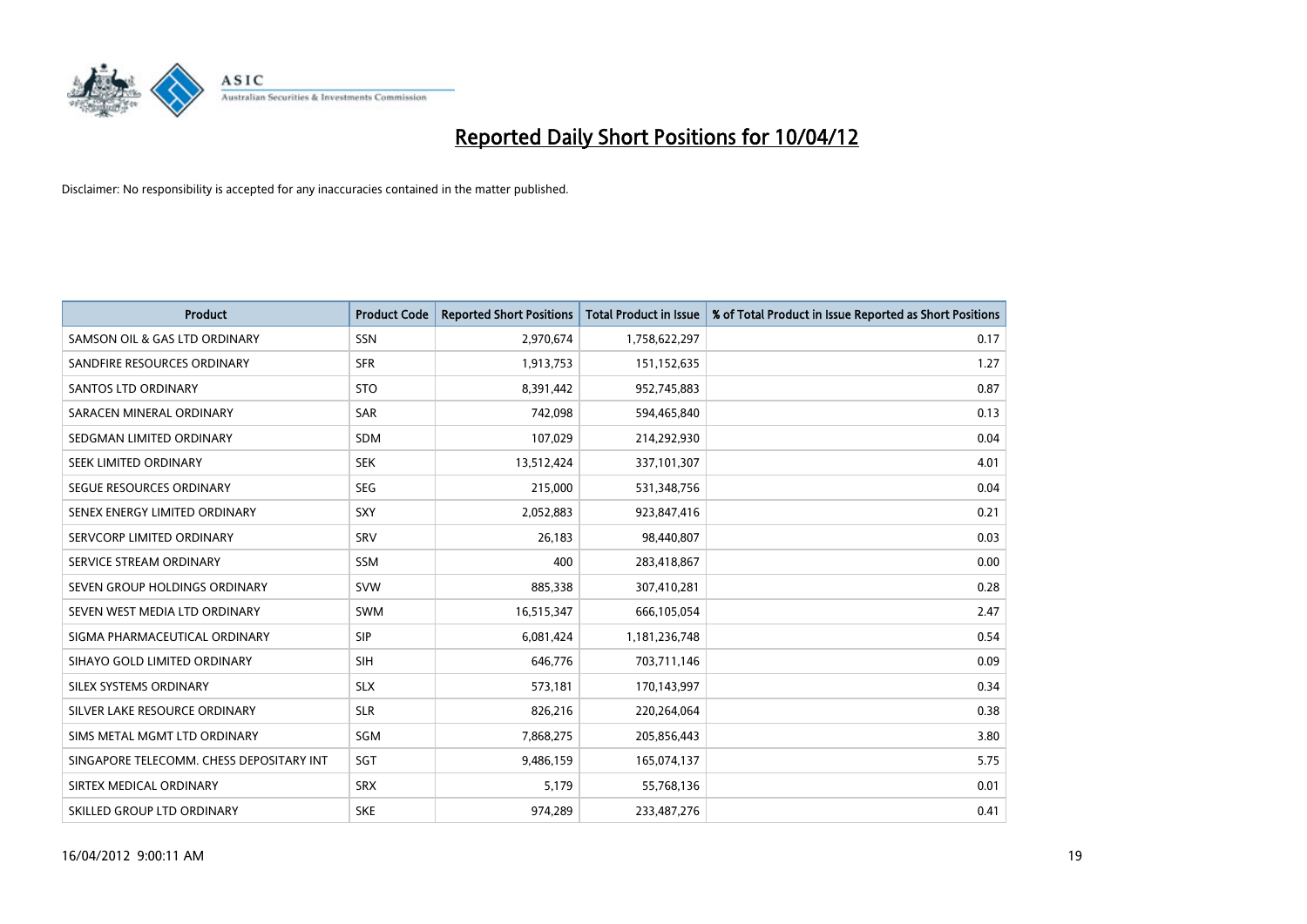

| <b>Product</b>                           | <b>Product Code</b> | <b>Reported Short Positions</b> | <b>Total Product in Issue</b> | % of Total Product in Issue Reported as Short Positions |
|------------------------------------------|---------------------|---------------------------------|-------------------------------|---------------------------------------------------------|
| SKY CITY ENTERTAIN, ORDINARY             | <b>SKC</b>          | 878,600                         | 576,958,340                   | 0.15                                                    |
| <b>SKY NETWORK ORDINARY</b>              | <b>SKT</b>          | 181,000                         | 389,139,785                   | 0.05                                                    |
| <b>SLATER &amp; GORDON ORDINARY</b>      | SGH                 | 103,884                         | 151,732,093                   | 0.07                                                    |
| SMS MANAGEMENT. ORDINARY                 | <b>SMX</b>          | 676,055                         | 68,290,180                    | 0.98                                                    |
| SONIC HEALTHCARE ORDINARY                | <b>SHL</b>          | 6,901,293                       | 389,969,875                   | 1.78                                                    |
| SOUL PATTINSON (W.H) ORDINARY            | <b>SOL</b>          | 18,320                          | 239,395,320                   | 0.01                                                    |
| SOUTH BOULDER MINES ORDINARY             | <b>STB</b>          | 102,751                         | 116,232,826                   | 0.08                                                    |
| SP AUSNET STAPLED SECURITIES             | SPN                 | 537,605                         | 2,896,219,682                 | 0.01                                                    |
| SPARK INFRASTRUCTURE STAPLED NOTE & UNIT | SKI                 | 20,991,487                      | 1,326,734,264                 | 1.60                                                    |
| SPECIALTY FASHION ORDINARY               | <b>SFH</b>          | 1,078,569                       | 192,086,121                   | 0.56                                                    |
| SPOTLESS GROUP LTD ORDINARY              | SPT                 | 740,880                         | 265,454,407                   | 0.28                                                    |
| ST BARBARA LIMITED ORDINARY              | <b>SBM</b>          | 7,989,565                       | 325,615,389                   | 2.45                                                    |
| STANMORE COAL LTD ORDINARY               | <b>SMR</b>          | 32,758                          | 160,180,221                   | 0.02                                                    |
| STARPHARMA HOLDINGS ORDINARY             | <b>SPL</b>          | 2,190,261                       | 280,772,451                   | 0.78                                                    |
| STHN CROSS MEDIA ORDINARY                | <b>SXL</b>          | 3,931,496                       | 704,594,449                   | 0.56                                                    |
| STOCKLAND UNITS/ORD STAPLED              | SGP                 | 21,981,696                      | 2,260,305,275                 | 0.98                                                    |
| STRAITS RES LTD. ORDINARY                | <b>SRQ</b>          | 127,557                         | 402,208,687                   | 0.03                                                    |
| STRIKE ENERGY LTD ORDINARY               | <b>STX</b>          | 228,463                         | 542,653,495                   | 0.05                                                    |
| STW COMMUNICATIONS ORDINARY              | SGN                 | 21,638                          | 362,798,351                   | 0.00                                                    |
| SUNCORP GROUP LTD ORDINARY               | <b>SUN</b>          | 10,564,536                      | 1,286,600,980                 | 0.80                                                    |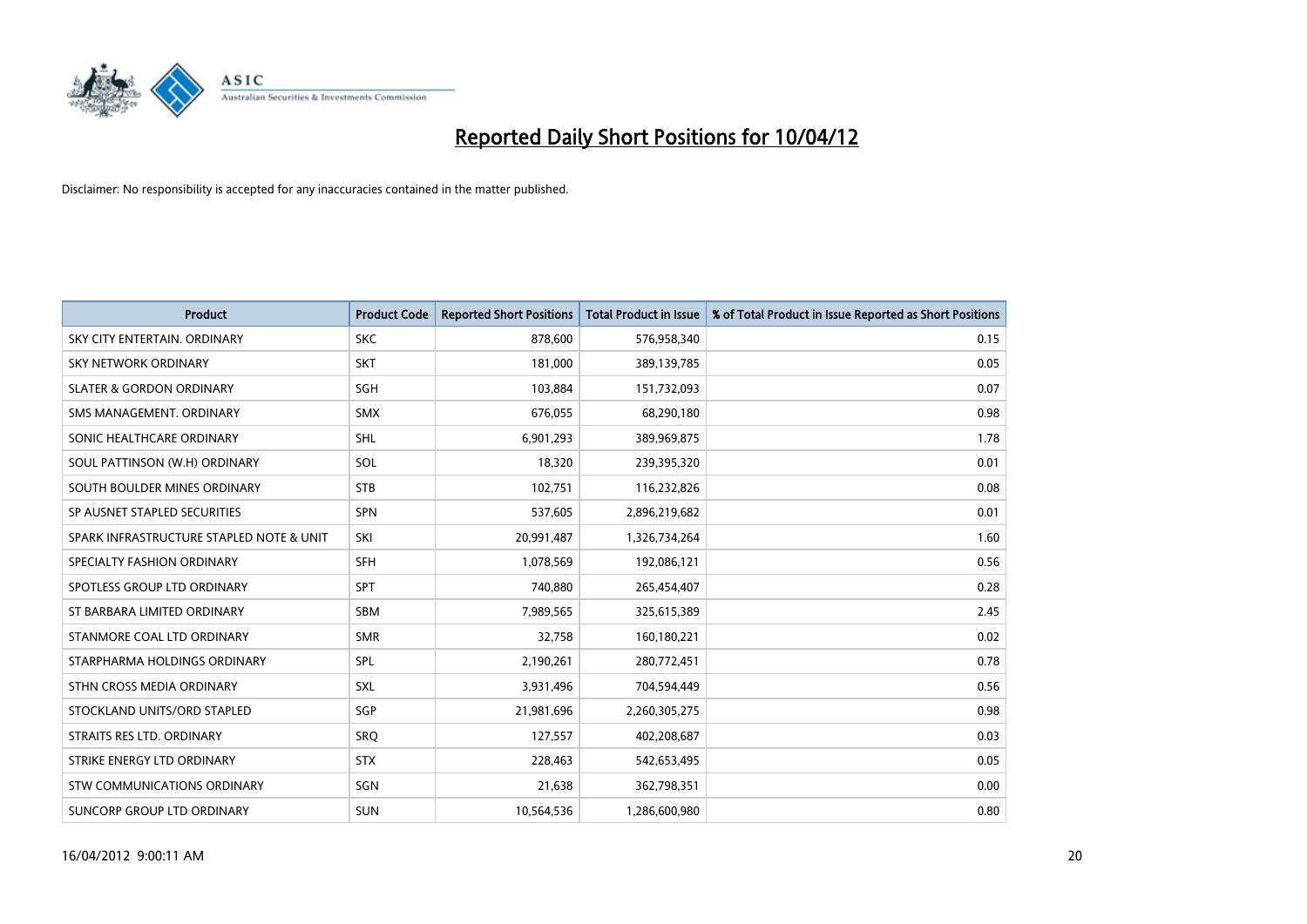

| <b>Product</b>                     | <b>Product Code</b> | <b>Reported Short Positions</b> | <b>Total Product in Issue</b> | % of Total Product in Issue Reported as Short Positions |
|------------------------------------|---------------------|---------------------------------|-------------------------------|---------------------------------------------------------|
| SUNDANCE ENERGY ORDINARY           | <b>SEA</b>          | 599,044                         | 277,098,474                   | 0.22                                                    |
| SUNDANCE RESOURCES ORDINARY        | <b>SDL</b>          | 5,928,749                       | 2,933,534,505                 | 0.21                                                    |
| SUNLAND GROUP LTD ORDINARY         | <b>SDG</b>          | 91,510                          | 201,578,526                   | 0.05                                                    |
| SUPER RET REP LTD ORDINARY         | <b>SUL</b>          | 1,177,162                       | 195,004,593                   | 0.57                                                    |
| SYD AIRPORT STAPLED US PROHIBIT.   | SYD                 | 6,049,313                       | 1,861,210,782                 | 0.32                                                    |
| TABCORP HOLDINGS LTD ORDINARY      | TAH                 | 5,016,092                       | 730,113,969                   | 0.68                                                    |
| TANAMI GOLD NL ORDINARY            | <b>TAM</b>          | 194,427                         | 261,132,677                   | 0.08                                                    |
| TAP OIL LIMITED ORDINARY           | <b>TAP</b>          | 3,171,369                       | 241,295,311                   | 1.30                                                    |
| TASSAL GROUP LIMITED ORDINARY      | <b>TGR</b>          | 46,628                          | 146,304,404                   | 0.02                                                    |
| <b>TATTS GROUP LTD ORDINARY</b>    | <b>TTS</b>          | 18,198,625                      | 1,340,770,798                 | 1.35                                                    |
| <b>TECHNOLOGY ONE ORDINARY</b>     | <b>TNE</b>          | 494                             | 304,910,455                   | 0.00                                                    |
| TELECOM CORPORATION ORDINARY       | <b>TEL</b>          | 8,518,790                       | 1,925,427,596                 | 0.44                                                    |
| TELSTRA CORPORATION, ORDINARY      | <b>TLS</b>          | 27,275,923                      | 12,443,074,357                | 0.22                                                    |
| TEN NETWORK HOLDINGS ORDINARY      | <b>TEN</b>          | 61,329,693                      | 1,045,236,720                 | 5.86                                                    |
| TERANGA GOLD CORP CDI 1:1          | <b>TGZ</b>          | 110,569                         | 155,865,666                   | 0.05                                                    |
| TEXON PETROLEUM LTD ORDINARY       | <b>TXN</b>          | 22,922                          | 242,539,848                   | 0.01                                                    |
| TFS CORPORATION LTD ORDINARY       | <b>TFC</b>          | 57,942                          | 279,621,829                   | 0.02                                                    |
| THAKRAL HOLDINGS GRP ORDINARY/UNIT | <b>THG</b>          | $\overline{2}$                  | 585,365,014                   | 0.00                                                    |
| THE REJECT SHOP ORDINARY           | <b>TRS</b>          | 1,563,710                       | 26,071,170                    | 6.01                                                    |
| THINKSMART LIMITED ORDINARY        | <b>TSM</b>          | 175,000                         | 156,005,431                   | 0.11                                                    |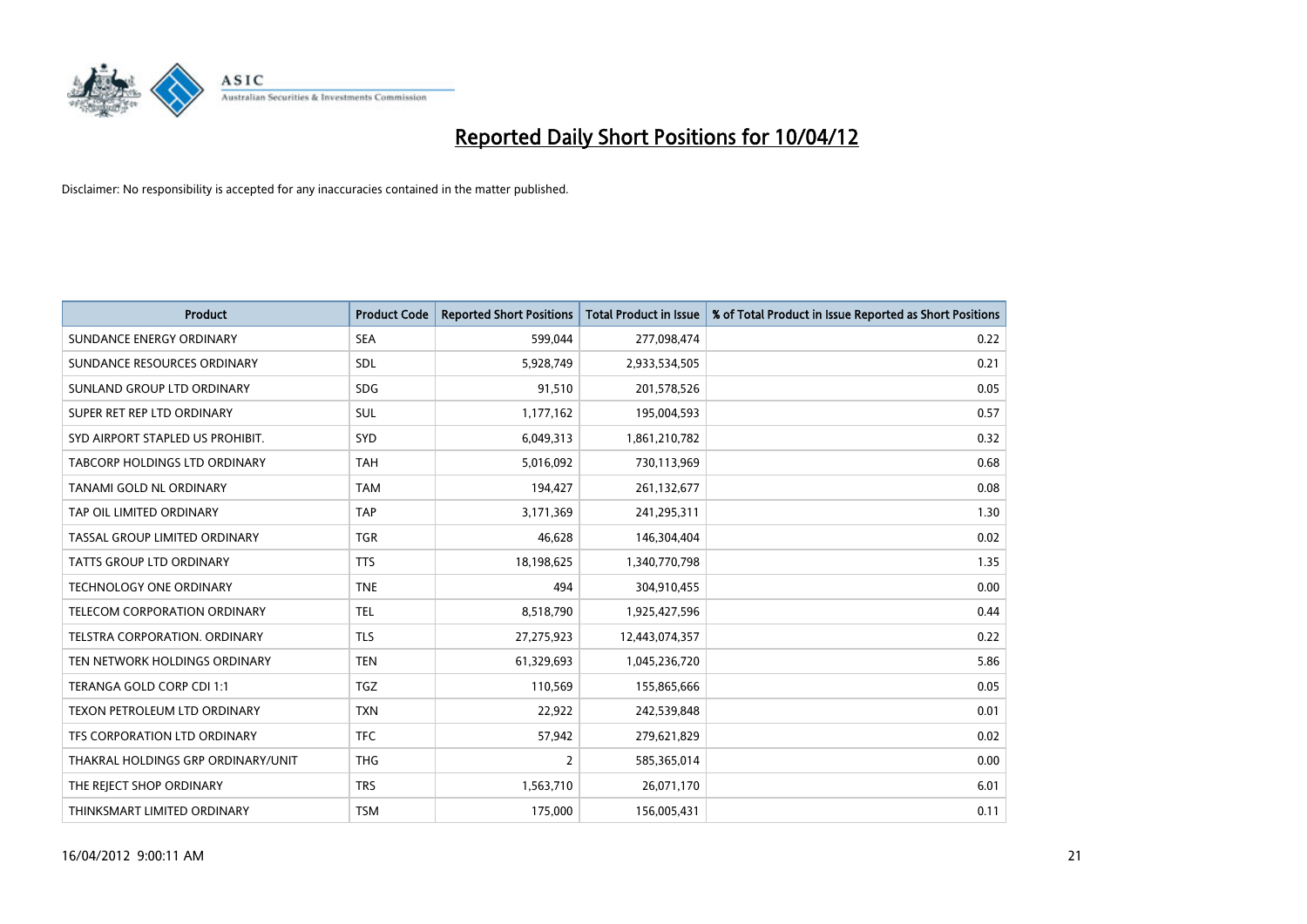

| <b>Product</b>                       | <b>Product Code</b> | <b>Reported Short Positions</b> | <b>Total Product in Issue</b> | % of Total Product in Issue Reported as Short Positions |
|--------------------------------------|---------------------|---------------------------------|-------------------------------|---------------------------------------------------------|
| THORN GROUP LIMITED ORDINARY         | <b>TGA</b>          | 210,888                         | 146,374,703                   | 0.15                                                    |
| <b>TIGER RESOURCES ORDINARY</b>      | <b>TGS</b>          | 3,446,045                       | 673,470,269                   | 0.49                                                    |
| TISHMAN SPEYER UNITS                 | <b>TSO</b>          | 40,786                          | 338,440,904                   | 0.01                                                    |
| TOLL HOLDINGS LTD ORDINARY           | <b>TOL</b>          | 24,627,519                      | 717,133,875                   | 3.41                                                    |
| TOX FREE SOLUTIONS ORDINARY          | <b>TOX</b>          | 23,906                          | 114,668,108                   | 0.02                                                    |
| TPG TELECOM LIMITED ORDINARY         | <b>TPM</b>          | 2,909,670                       | 793,808,141                   | 0.37                                                    |
| <b>TRADE ME GROUP ORDINARY</b>       | <b>TME</b>          | 11,055                          | 395,745,510                   | 0.00                                                    |
| TRANSFIELD SERVICES ORDINARY         | <b>TSE</b>          | 2,823,312                       | 535,175,076                   | 0.55                                                    |
| TRANSPACIFIC INDUST. ORDINARY        | <b>TPI</b>          | 3,588,004                       | 1,578,209,025                 | 0.22                                                    |
| TRANSURBAN GROUP TRIPLE STAPLED SEC. | <b>TCL</b>          | 4,787,176                       | 1,458,321,112                 | 0.31                                                    |
| TREASURY WINE ESTATE ORDINARY        | <b>TWE</b>          | 14,747,753                      | 647,227,144                   | 2.26                                                    |
| TROY RESOURCES LTD ORDINARY          | <b>TRY</b>          | 569,534                         | 89,091,649                    | 0.63                                                    |
| UGL LIMITED ORDINARY                 | UGL                 | 5,808,640                       | 166,315,038                   | 3.50                                                    |
| UNILIFE CORPORATION CDI 6:1          | <b>UNS</b>          | 211,168                         | 263,797,950                   | 0.07                                                    |
| UXC LIMITED ORDINARY                 | <b>UXC</b>          | 543,429                         | 305,034,291                   | 0.18                                                    |
| <b>VENTURE MINERALS ORDINARY</b>     | <b>VMS</b>          | 246,222                         | 232,468,592                   | 0.10                                                    |
| VIRGIN AUS HLDG LTD ORDINARY         | <b>VAH</b>          | 3,800,762                       | 2,210,197,600                 | 0.16                                                    |
| VITERRA INC CDI 1:1                  | <b>VTA</b>          | 10                              | 68,629,939                    | 0.00                                                    |
| <b>WATPAC LIMITED ORDINARY</b>       | <b>WTP</b>          | 24,753                          | 184,332,526                   | 0.00                                                    |
| <b>WDS LIMITED ORDINARY</b>          | <b>WDS</b>          | $\overline{7}$                  | 144,740,614                   | 0.00                                                    |